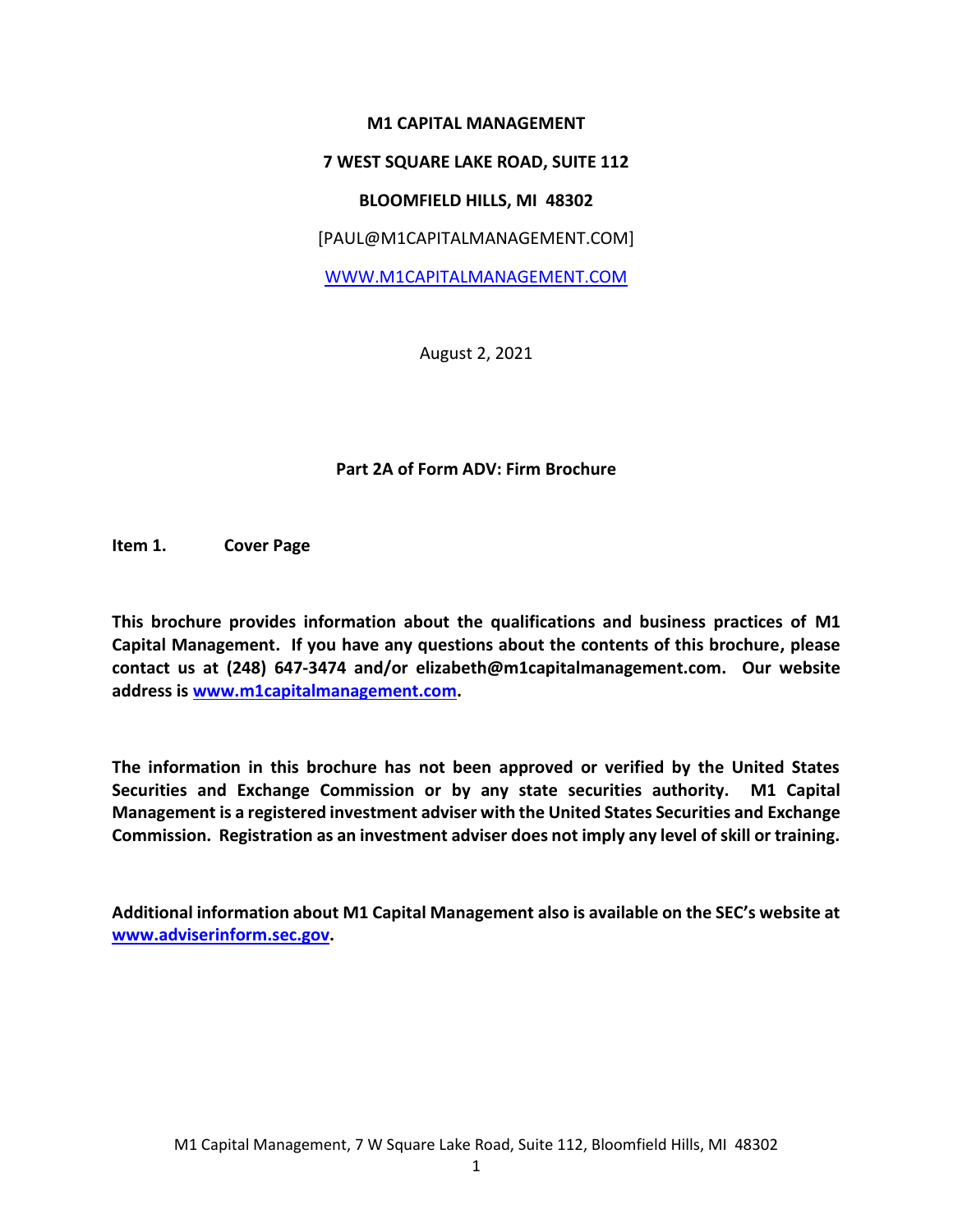## **Item 2. Material Changes**

This section will discuss the material changes that we have made to our Brochure and will give you a summary of those changes.

We added under Item 4 information about our new Financial Planning services. We also added information under Item 5 pertaining to the fees we will charge for the new services.

We added a two sections under Item 4 in regards to our sub-advisory services. M1 Capital may act as a subadvisor for other advisors and may use sub-advisors to manage a portion of your account(s).

In Item 10 we added information about our affiliation with Malloch Capital Management Inc. through our new partner Ryan Malloch.

In Item 10, we added a disclosure regarding our relationship with an affiliated company to provide us with back-office support in order to better service our clients.

Pursuant to the new SEC rules, we will make sure that you receive a summary of any material changes to this Brochure and our subsequent Brochures within 120 days of the end of our fiscal year, which is December 31. We may also provide to you other ongoing disclosure information about material changes affecting our business and the information previously provided to you, as required by SEC rules and regulations. All updated information will be provided to you without charge.

You may request a copy of our Brochure at any time by contacting Kristy Reynolds at (248) 647 3474 or [kristy@m1capitalmanagement.com.](mailto:kristy@m1capitalmanagement.com) A Brochure will be sent to you without charge.

Additional information about M1 Capital Management also is available on the SEC's website at [www.adviserinfor.sec.gov](http://www.adviserinfor.sec.gov/). The SEC's website provides information on M1 Capital and on persons who are registered as investment adviser representatives of M1 Capital.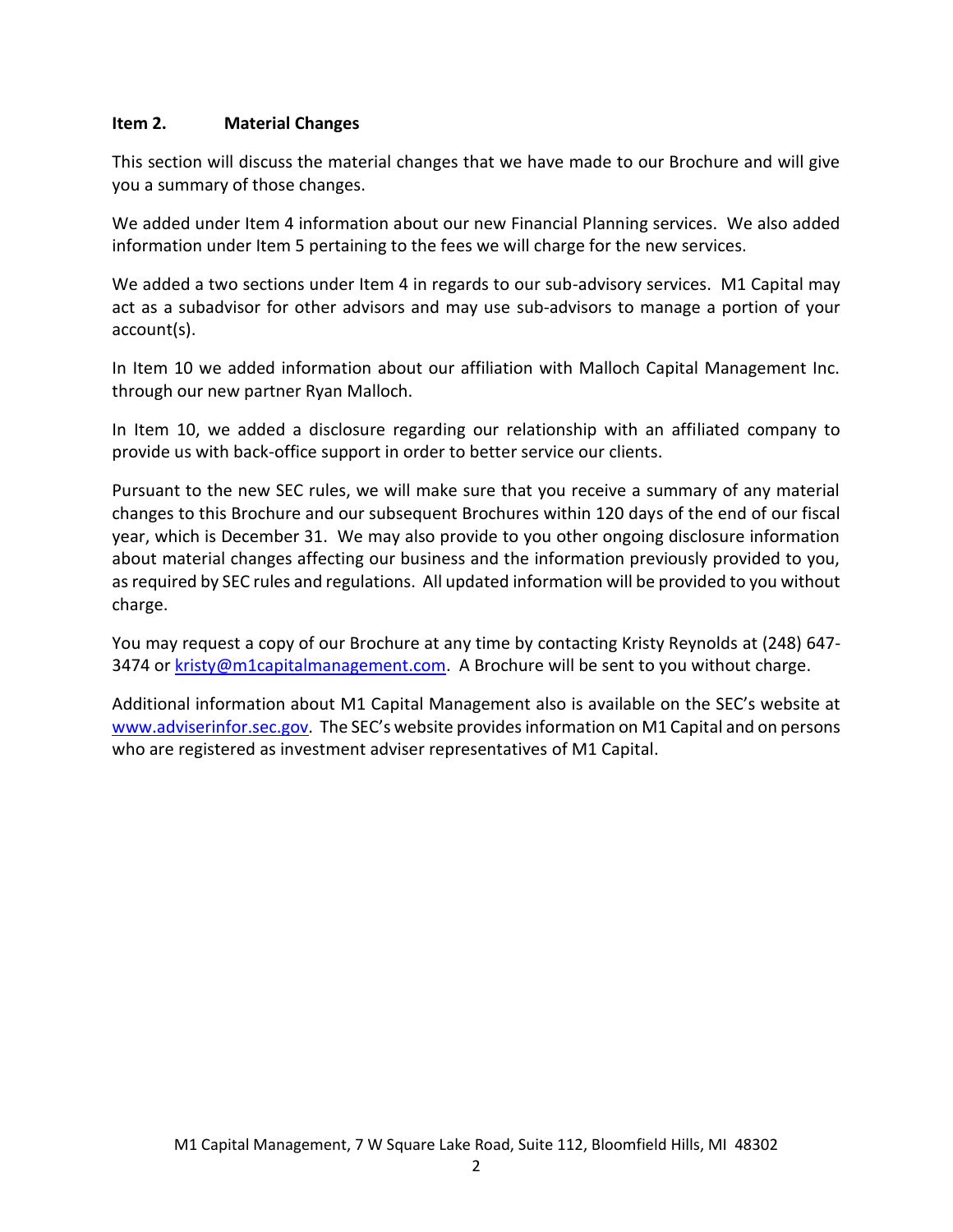### **Item 3. Table of Contents**

- Item 1 Cover Page
- Item 2 Material Changes
- Item 3 Table of Contents
- Item 4 Advisory Business
- Item 5 Fees and Compensation
- Item 6 Performance –Based Fees and Side by Side Management
- Item 7 Types of Clients
- Item 8 Methods of Analysis, Investment Strategies and Risk of Loss
- Item 9 Disciplinary Information
- Item 10 Other Financial Industry Activities and Affiliations
- Item 11 Code of Ethics
- Item 12 Brokerage Practices
- Item 13 Review of Accounts
- Item 14 Client Referrals and Other Compensation
- Item 15 Custody
- Item 16 Investment Discretion
- Item 17 Voting Client Securities
- Item 18 Financial Information
- Item 19 Requirements for State Registered Advisers

One of the two Brochure supplements designated below is applicable to our business. Consequently, we have included that supplement in the M1 Capital Management Brochure.

Form ADV, Part 2A, Appendix 1: The Wrap Brochure. M1 Capital Management does not sponsor a wrap fee program. Consequently, we do not need to prepare the supplement required by Form ADV, Part 2A, Appendix 1.

Form ADV, Part 2B, Brochure Supplement: This is a Brochure Supplement related to supervised personnel ("Supervised Persons"). Supervised Persons are any of our officers, partners, directors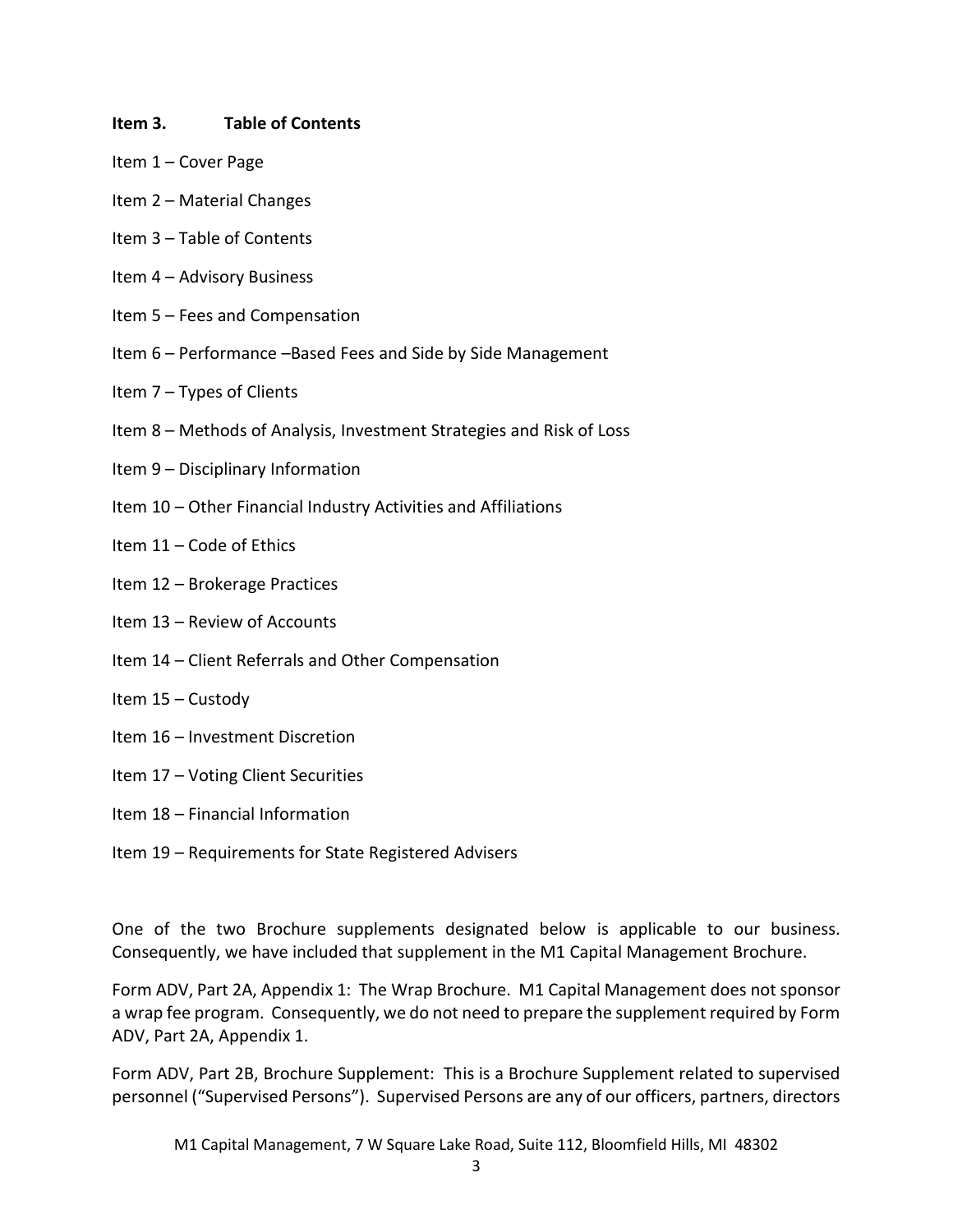(or other *persons* occupying a similar status or performing similar functions), or employees, or any other person who provides investment advice on our behalf and is subject to our supervision or control. This brochure includes a brochure supplement for four Supervised Persons: Ryan Malloch, Paul Dunbar, and Robert Stapleton.

# **Item 4. Advisory Business**

M1 Capital has been in business as an investment advisor registered with the SEC since 2011. M1 Capital is an LLC owned by partners Malloch Capital Management Inc. (owned by Ryan Malloch) and Paul Dunbar. We provide investment advice to our clients and manage their portfolios. We also provide financial planning services. Our investment strategies include general asset allocation and tactical asset allocation as well as a more actively traded total return program. Our strategies are geared toward specific client financial objectives, as explained in more detail below. We tailor our advisory services to the individual needs and goals of our clients. Clients may impose restrictions on the investments we make for their accounts. Such restrictions may include limitations on the types of investments or restrictions on investments in specific securities.

We do not manage any assets on a non-discretionary basis.

# Tactical Asset Allocation ("TAA")

Our Tactical Asset Allocation program is a portfolio management strategy designed to develop solutions for clients with varied financial goals. Our process utilizes active asset allocation strategies that seek to balance a client's risk/return parameters to meet that client's specific needs. We diversify the fixed income portion of the portfolio by maturity and sector. For those clients who have an equity allocation, we create the core equity exposure of the portfolio, which may include a blend of any of the following ETFs based on growth and value, and international and emerging markets exposure. We expect the benefit of our approach to be reduced volatility of our clients' portfolios.

Each client completes a questionnaire that we use to determine the appropriate portfolio recommendations for that client. Our recommendations are based on the client's tolerance for risk, expected rate of return, and investment objectives. For our TAA program, we use ETFs (exchange traded funds) to obtain the desired market exposure. We use a proprietary model to determine entry and exit points for each of the ETFs in a portfolio.

# Tactical Dividend Income ("TDI")

The Tactical Dividend Income program is a portfolio management strategy that seeks high dividend yield while attempting to reduce volatility by moving to cash when in our opinion market conditions warrant a more conservative position. The portfolio is comprised of diversified ETFs that have as their objective high dividend yield. Each ETF has an independent signal that is used to determine when to purchase or sell. The signals are received daily but the objective is to maintain positions during stable or upward trending moves for the specific ETF. This strategy is intended to be for those clients seeking high dividend yield while still desiring a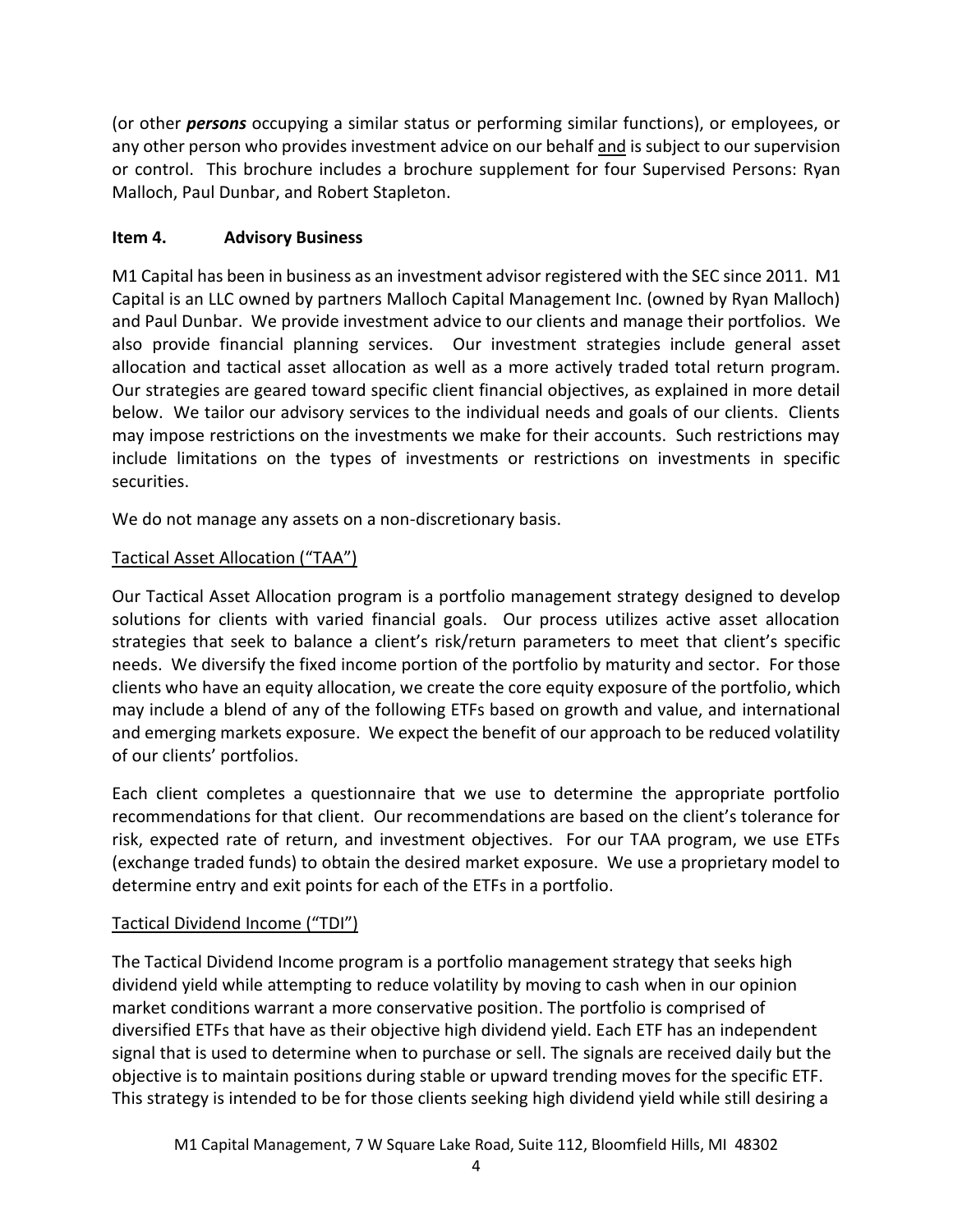sell discipline when warranted. Consideration of the client's long term investment objectives, tolerance for risk, expectation for returns, and income needs are some of the factors used when recommending this strategy.

## Financial and Tax Planning

M1 seeks to provide uniquely personalized services based upon information you furnish, which includes but is not limited to information about your current circumstances, your financial situation, goals and objectives, account statements and any other information you may provide for review and analysis. Services may be comprehensive in nature (such as the development of a financial plan) or focus only on your stated area of interest.

Our team of experienced advisors works with you in clearly defining your goals, properly analyzing your current financial assets, then building an actionable long-term plan to help you achieve your desired outcome. Every financial plan has three important parts - a tax plan, an income plan, and an investment plan. Financial planning services may be provided as a onetime financial plan (Limited Financial Planning Services) or as ongoing financial and tax planning advice (Continuous Financial Planning Services) along with our investment management services.

We will work with each client to choose the areas of interest in financial planning and to help select limited or continuous services according to their stated objectives. Areas of financial planning that for which we offer services include: Asset Allocation, Business Planning, Education Planning, Estate Planning, Cash Flow or Budget planning, Charitable Giving Solutions, General Analysis and Planning, Compensation Strategy, Insurance Needs Analysis, Protection Planning and Family Security, Retirement Accumulation/ Income Strategy, Financial Statement and Portfolio Reports, Wealth Accumulation and Preservation Strategy, Participant Advice on your employer sponsored ERISA or non-ERISA plans.

## General Investment Advice

Our general investment advice service involves making asset allocation recommendations for you and selecting ETFs, individual stocks, bonds, CMOs and mutual funds to meet the recommended asset classes, based upon your individualized risk and return parameters and tolerance. We generally charge an annual fee of up to 150 basis points of the assets under management for this service, depending upon the size of your account and the complexity of the recommendations you request. Fees generally are charged quarterly in advance.

## Other Services

## Arctaris Funds, L.P.

To suitable clients we may offer investment in one of several Arctaris Funds. These funds are limited partnerships which invest in lower middle market US companies through security structures designed to provide investors current income, high liquidity, and above-market returns on investment. The funds address a capital void in the lower and middle markets by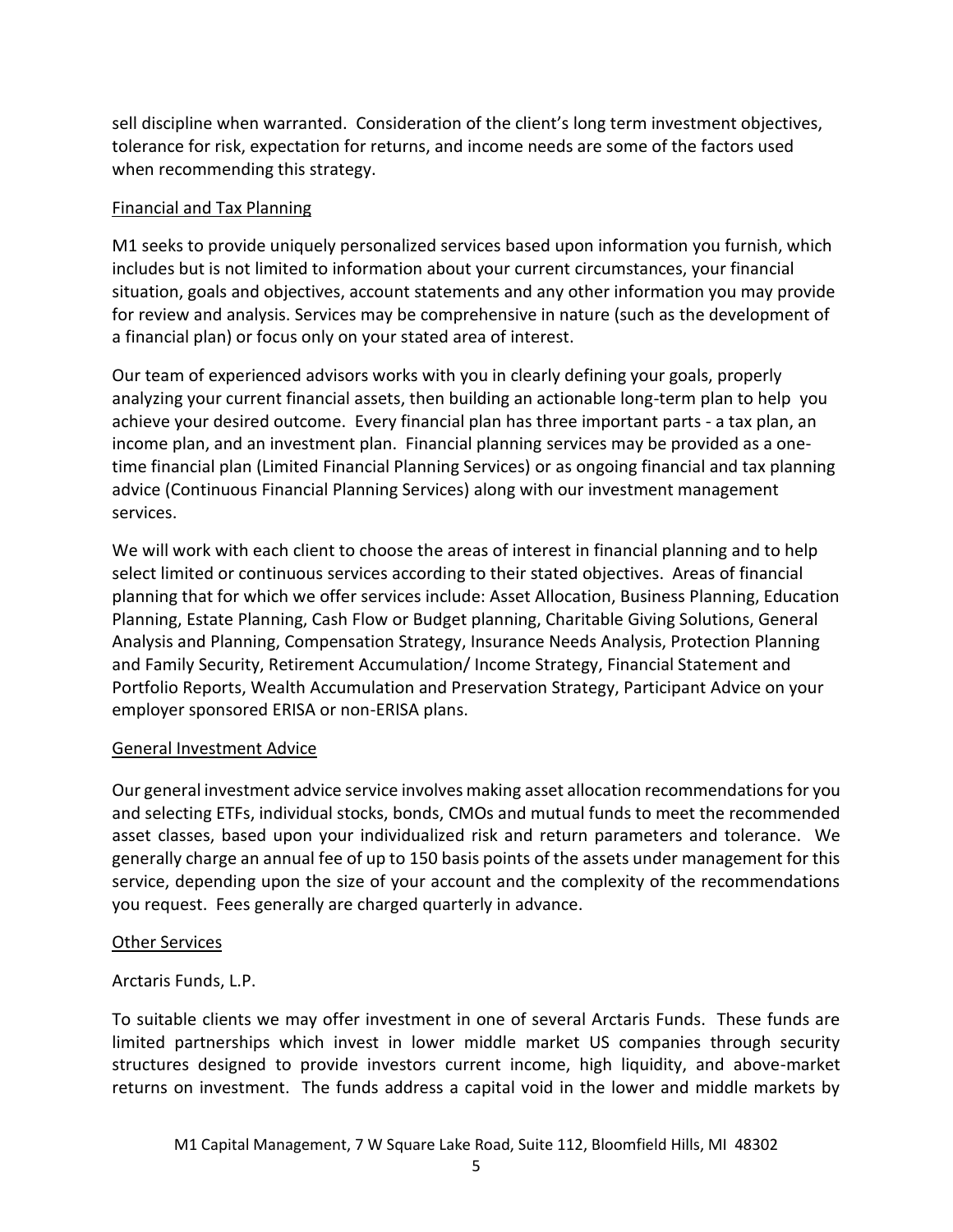issuing subordinated debt with royalty-based enhancements or equity components such as warrants or restricted stock. The expected result is a diversified portfolio of income-generating securities in companies with sufficient cash flows to pay attractive returns to the funds. Investors must be able to prove accredited investor status to participate.

# Sub-Advisor Services

In some instances, M1 Capital client accounts may be managed by independent Sub-Advisors that have Sub-Advisory agreements with M1 Capital. In such circumstances, the Sub-Advisor will have discretionary power and trading authority for the investment of the Account. M1 Capital shall be responsible for making the suitability determination in what investment strategy will be implemented in the management of Client's Account by Sub-Advisor. Sub-Advisor may also provide administrative services which may include the calculating and processing for payment of advisory fees on behalf of M1 Capital. Sub-Advisor may perform other administrative duties on behalf of M1 Capital.

# Serving as a Sub-Advisor

M1 Capital may from time to time participate and serve as a sub-advisor under other firms' advisory programs. M1 Capital receives a fee for account management services provided to clients of an outside firm as outlined in a sub-advisory agreement. This agreement may also outline items such as the advisory services to be provided, the responsibilities of M1 Capital and the other firm, and the terms of engagement including, but not limited to, fees and termination. Responsibilities such as collecting the clients' investment objectives, determining the strategy best suited for the clients, and communication with the clients will be the responsibility of the outside firm. M1 Capital has no responsibility to assess the value of services provided by the outside firm; therefore, the clients should evaluate whether such a program is suitable for their needs and objectives, and whether comparable or similar services are available at a lower cost elsewhere.

# **Item 5. Fees and Compensation**

# Investment Management Fees

M1's Investment Management fees are calculated as a percentage of assets under management and range from .10% to 1.25% for all investment management strategies including Tactical Asset Allocation, Tactical Dividend Income and the CMO strategy as well as general investment management. We will negotiate our fees based upon the size of a client's portfolio and the strategies requested by the client.

We generally charge our fees quarterly in advance. No fee adjustments will be made for changes in the value of your portfolio, including the depreciation or appreciation of assets in your account during the quarter. If you terminate your investment management contract with us prior to the end of a quarter, we will return the unused portion of your quarterly investment management fee, which will be calculated on a pro-rated basis. For example, if you terminate your investment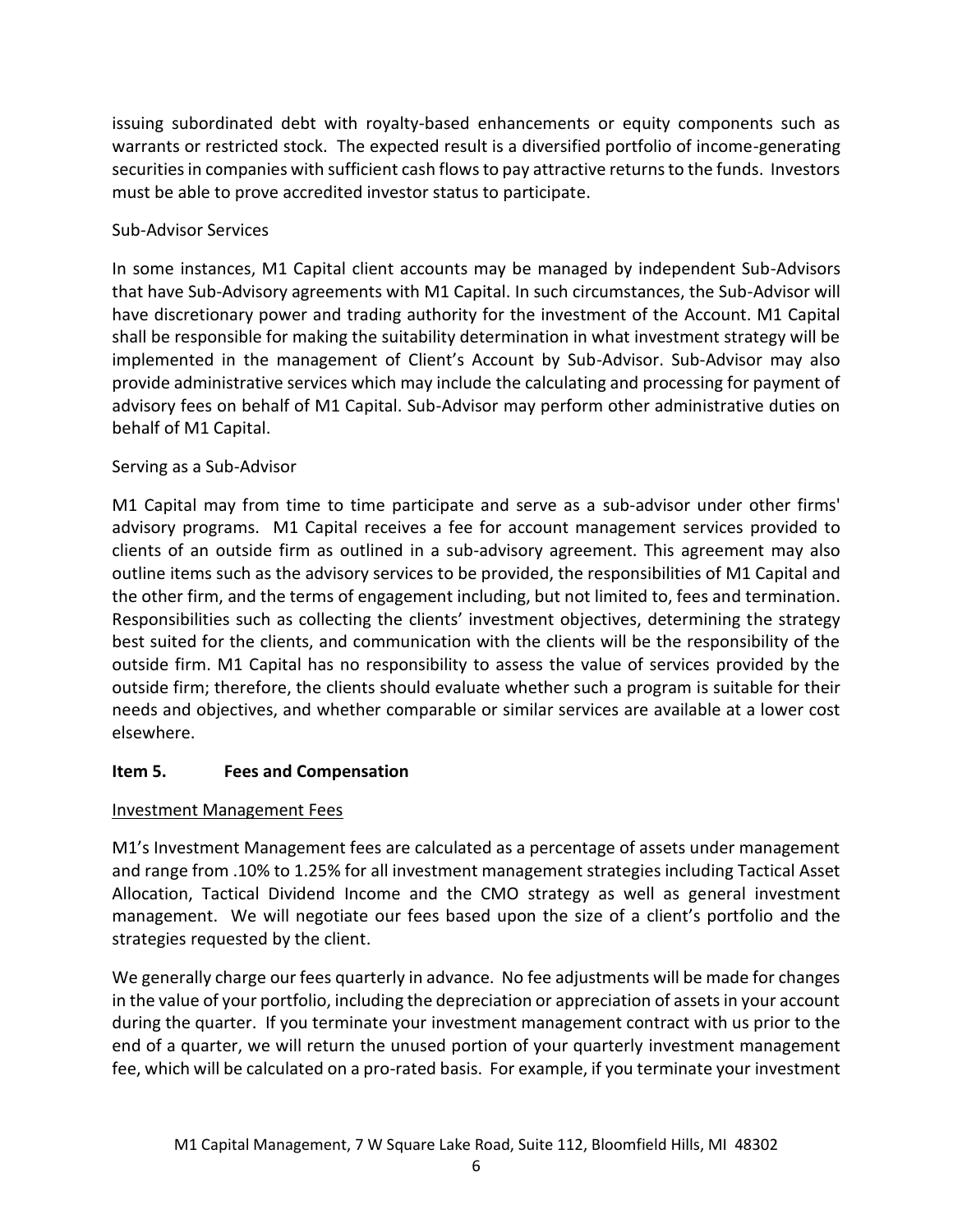management contract with us after two months of a three month quarter, we will return to you one-third of your investment management fee for that quarter.

Generally, our fees are automatically deducted from our clients' assets and our clients are not given a choice on the method of payment. However, some of our clients request that we bill them instead of automatically deducting our fees from their accounts and we generally will agree to do so.

Our clients whose assets are invested in ETFs, mutual funds, CMOs and REITs pay both a direct management fee to us and an indirect management fee through such funds and mutual funds to the funds' advisors. We recommend ETFs, CMOs and REITs. On occasion, we do recommend mutual funds to achieve specific investment objectives for our clients. In such cases, we purchase mutual funds for our clients' portfolios. We make efforts to purchase investor class shares and generally use only no load funds. All of our clients also pay brokerage fees, which include brokerage commissions, wire transfer fees and fees for other services a client may request. Clients who choose custodians other than their brokerage firms will pay separate custodian fees. Clients that are trusts or ERISA accounts may also pay trustee and other service fees.

Our firm generally does not accept compensation for the sale of securities or other investment products, including asset based sales charges or service fees from the sale of mutual funds to advisory clients. However, one of our employees is also an employee of Purshe Kaplan Sterling and one is also an employee of Cetera Advisors, and they may receive, on behalf of M1 Capital, commissions for sales and purchases in non-advisory, brokerage-only client accounts.

# Financial Planning Fees

Fees for our financial planning services may be charged as a one-time flat fee for the financial plan or on an ongoing basis for continuous planning advice. Clients may combine both financial planning services and investment management services or use M1 Capital solely for financial planning services or solely for investment management services.

Our most common one-time fee for a financial plan is \$2500, however in certain circumstances for a very limited plan we may charge as little as \$150. Depending on the type of plan requested and the scope of the work involved in plan preparation, we may charge as much as \$10,000 for a financial plan. When charging a one-time flat fee we require that a deposit be paid in advance and the remainder of the fee is due upon completion of the service. We will negotiate our financial planning fees based on the complexity of a client's portfolio and the services requested.

Clients who want continuous financial planning services but do not require investment management, will generally be charged a yearly flat fee that will be billed quarterly in advance. The total amount for the yearly fee will be divided by four and charged at the beginning of each quarter for services to be provided in that quarter. Due to the nature of the work we perform for an ongoing financial plan, we are not able to prorate our flat fee for continuous financial planning services.

## Combined Continuous Financial Planning and Investment Management Fees

M1 Capital Management, 7 W Square Lake Road, Suite 112, Bloomfield Hills, MI 48302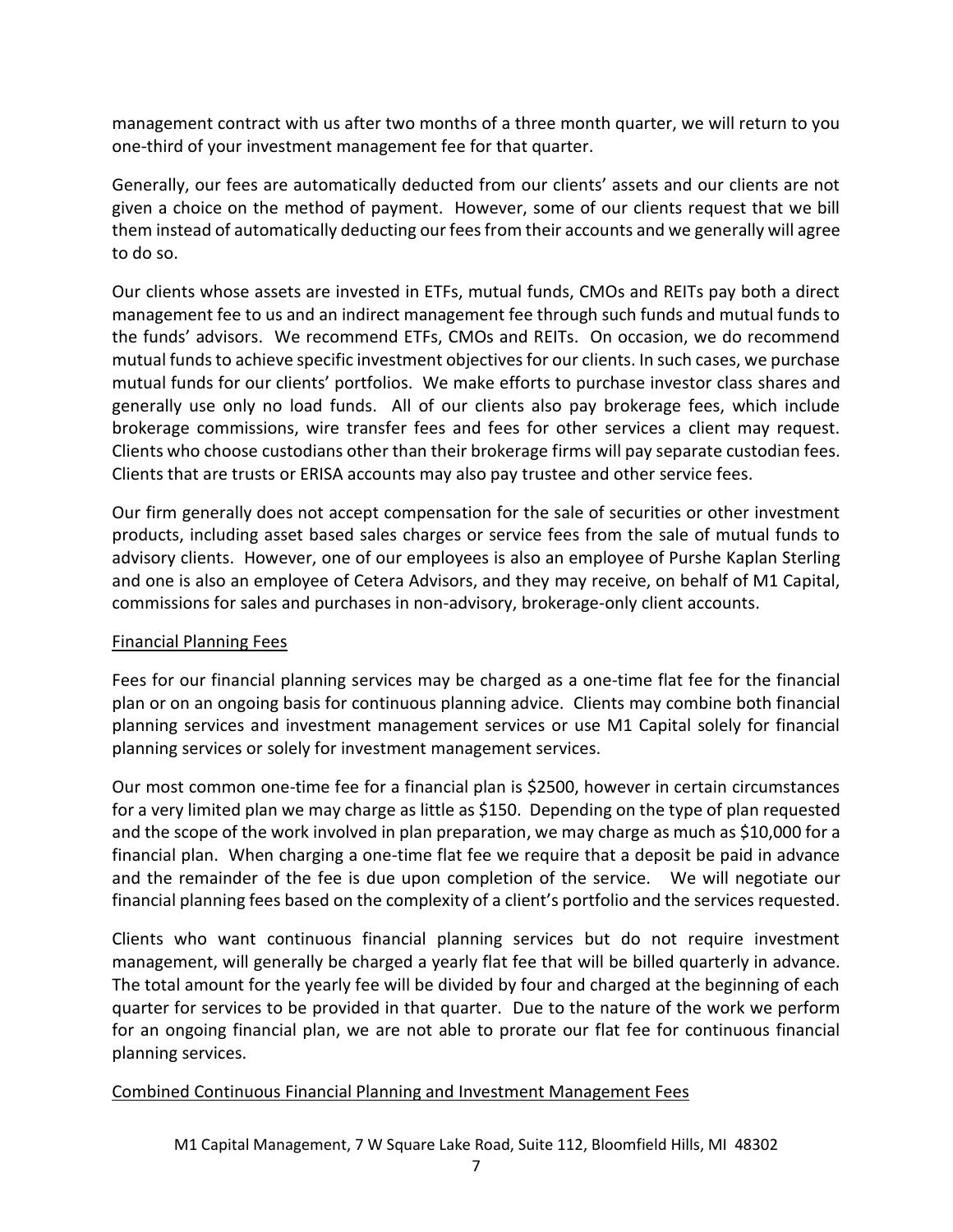For clients who want to combine continuous financial planning with investment management services, the financial planning fees will range from an additional 5 to 50 basis points of the assets under management and will generally be charged quarterly in advance at the same time as fee for investment management.

No fee adjustments will be made for changes in the value of your portfolio, including the depreciation or appreciation of assets in your account during the quarter. If you terminate your investment management contract with us prior to the end of a quarter, we will return the unused portion of your quarterly investment management fee, which will be calculated on a pro-rated basis. For example, if you terminate your investment management contract with us after two months of a three month quarter, we will return to you one-third of your combined investment management and financial planning fee for that quarter.

Generally, our fees are automatically deducted from our clients' assets and our clients are not given a choice on the method of payment. However, some of our clients request that we bill them instead of automatically deducting our fees from their accounts and we generally will agree to do so.

# **Item 6. Performance-Based Fees and Side-By-Side Management**

Neither our firm nor our registered or supervised personnel accept performance based fees, nor do any subadvisors we may use charge performance based fees on any of our client accounts. Performance based fees are fees based on a share of capital gains on or capital appreciation of the assets of a client. Performance based fees are typically charged for hedged funds and other pooled investments.

# **Item 7. Types of Clients**

We provide our investment advisory services primarily to individuals, most of whom are high net worth individuals. We also provide investment advisory services to pension and profit sharing plans.

Our stated minimum account size for generalized investment supervisory services and management of investment advisory accounts is \$100,000. On an individualized basis and under special circumstances, we may negotiate our minimum account sizes and fees.

# **Item 8. Methods of Analysis, Investment Strategies and Risk of Loss**

We use various methods of analysis, sources of information, and investment strategies in order to deliver investment management, advice, and guidance to clients. Our primary investment strategy involves asset allocation. We believe in tactical asset allocation and invest client funds in diversified investment vehicles such as CMOs and other fixed income instruments, ETFS, mutual funds, and individual stocks.

Our TAA strategy is a diversified ETF strategy based on a tactical asset allocation model. In our TAA model, clients either hold long positions or cash. For this strategy we do not hold short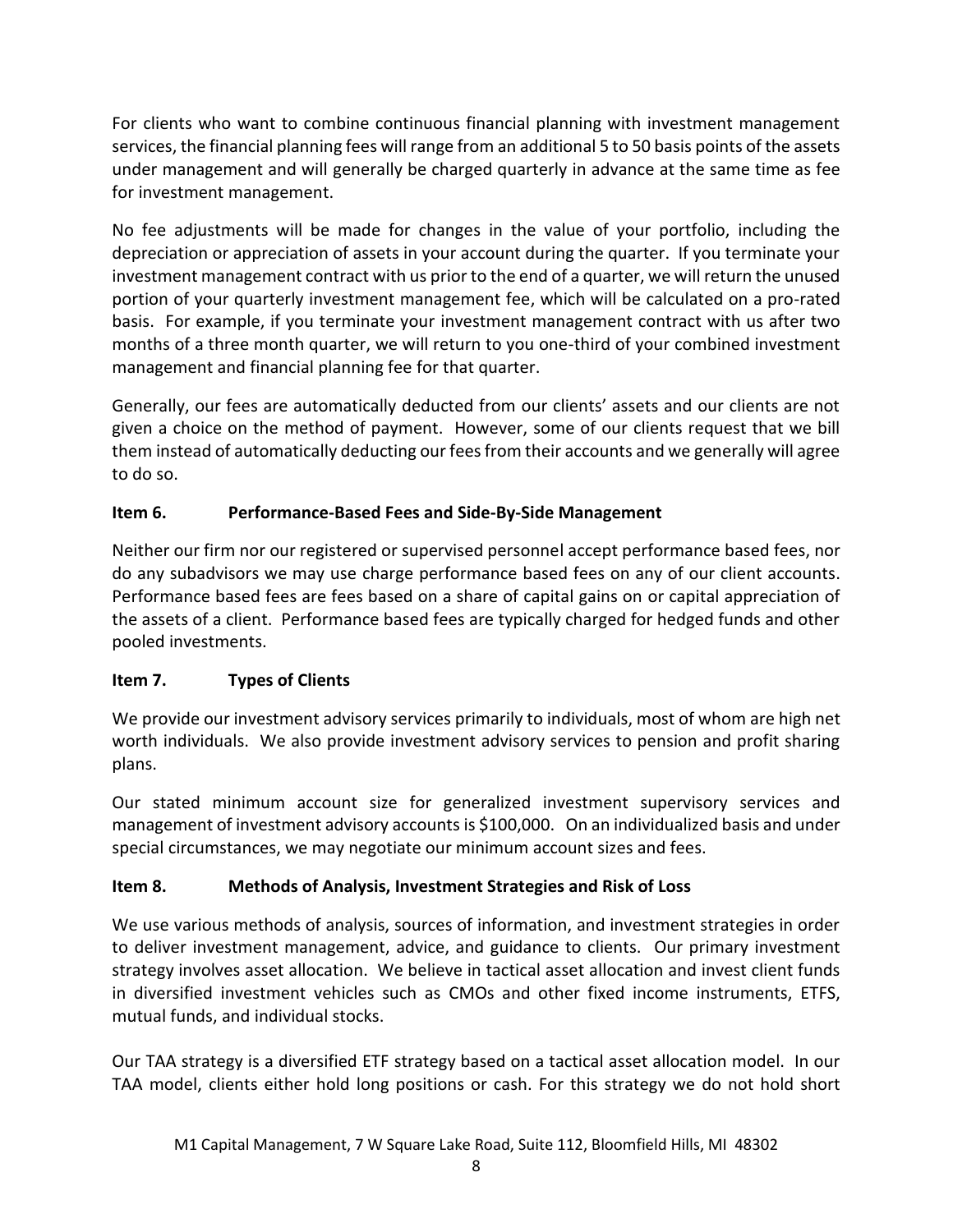positions in our clients' accounts. As an addition to an all ETF portfolio, we may purchase collateralized mortgage obligations ("CMOs") for clients whose accounts are managed using our TAA and TDI programs. We also may purchase CMOs for stand alone accounts with fixed income as an objective. The goals of our TAA and TDI asset allocation strategies are to reduce volatility and investment risk by diversifying investments while retaining the ability to achieve a desired rate of return based on our clients' individual risk tolerance and investment objectives. We may also add strategies to these investment programs to achieve increased tax efficiency.

The securities we use include without limitation: ETFs, mutual funds, individual equities, including growth, value and yield based stocks, fixed income securities, including corporate bonds, municipal bonds, and government bonds, and money market instruments. We also purchase CMOs for our clients' portfolios. Our strategies are focused on controlling risk and realizing a satisfactory rate of return over the long term. It is generally not our intent to engage in shortterm trading of our client accounts. However, the tactical discipline of the TAA and TDI strategies may on occasion result in shorter-term trading.

Investing in securities involves substantial risk and there can be no guarantee that our investment strategies will permit you to achieve your investment objectives, your desired rate of return or any tax benefits. There is no guarantee our investments strategies will generate positive returns. That means that you can lose your capital. Our clients' portfolios and the investment products in those portfolios are subject to market risk, liquidity risk, credit risk, business risk, general economic risk and political risk. Market risk is the risk that the value of a portfolio will decrease due to the change in value of the market risk factors. Liquidity risk is the risk that a sufficiently liquid market does not exist for a given security or asset and as a result the security or other asset cannot be traded quickly enough in the market to prevent a loss or to be able to sell at a satisfactory price. Credit risk, also called *default risk*, is the risk associated with a borrower defaulting on an obligation (not making payments as promised). You could include lost principal and interest, receive decreased cash flow, and have increased collection cost as a result of a default. Business risk is the risk arising from execution of a company's business plan and the success of its operations. Business risks encompass broad categories of risks, including those arising from the people, systems, and processes through which a company operates. It also includes other categories such as fraud risks, legal risk, physical, or environmental risks. Economic risk includes the impact of general economic conditions and industry specific conditions on an issuer or a sector of issuers. Political risks, are the problems and issues businesses and governments may face as a result of political decisions and the political climate. Mutual funds and ETFs have additional risks. Mutual fund and ETF investment values will fluctuate, and shares, when redeemed, may be worth more or less than original cost. Some funds invest in international securities, which can involve different risks than U.S. investments. These risks include political and economic instability, changing

currency exchange rates, foreign taxes, and differences in financial accounting standards. ETFs traded funds are subject to risks similar to those of mutual funds and stocks. However, an additional risk with ETFs is that unlike mutual funds, shares of ETFs are not bought from and sold to the ETF fund company. ETFs are bought from and sold to other investors and traders.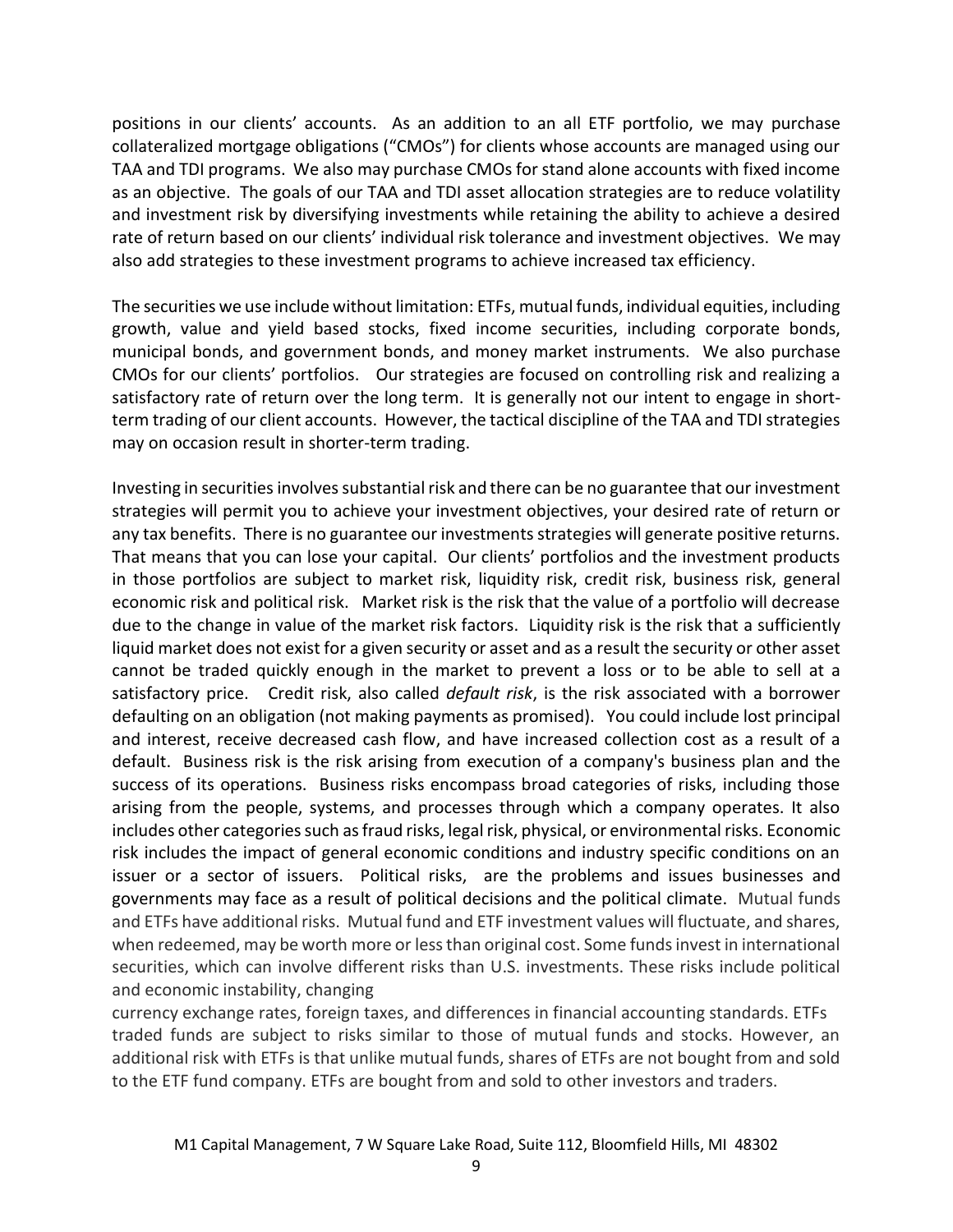Therefore, the value of the ETF may fluctuate not only based on the value of the underlying securities, but based on supply and demand for the actual ETF.

CMOs have special risks. Although CMOs entitle investors to payments of principal and interest, CMOs differ from CDs, corporate bonds, and Treasury securities in significant ways. CDs, corporate bonds, and Treasuries are issued with stated maturities and fixed interest rates. When a CD or bond matures or is called, the issuer returns the face value to the investor in a single principal payment. In contrast, while CMOs have stated final maturity dates at which all principal must be returned, they can make principal payments throughout the life of the security. In addition, the timing of these payments may vary significantly depending on interest rate changes and other factors, including speed of default.

Principal payments on CMOs arise from both the regular amortization of the underlying mortgages and from prepayments of those mortgages due to sales, defaults, or refinancings. When interest rates decline substantially, many homeowners choose to refinance their mortgages. This activity can result in CMOs paying off principal more rapidly than had been anticipated. Thus, a CMO investor may be faced with reinvesting his or her principal at a current lower rate. In a rising interest rate environment, homeowners may not refinance or sell their houses as quickly; thus, CMO investors may face holding their investment for longer than anticipated. While principal payments may be quite predictable for certain tranches or classes of a given CMO, other tranches of the same issue may be significantly less predictable. The prices and yields and other factors of CMOs are influenced by the prepayment assumptions of the particular CMO.

Different traunches of CMOs are structured differently. Certain tranches may be structured in such a way that, depending on interest rates and prepayments, investors are at substantial risk and may lose all or a substantial portion of their principal. Further, while there is a sizable secondary market for CMOs generally, there is less of a market for the more risky and complex tranches. CMOs are less uniform than traditional mortgage-backed securities and more expensive to trade. It is also harder to obtain current pricing information. We will evaluate the suitability of such high-risk tranches for each client portfolios based upon such client's individual risk tolerance and investment objectives.

CMOs may be purchased at a premium or discount. However, any guarantees on those securities will only apply to the par value of the security and not to any premium paid.

# **Item 9. Disciplinary Information**

We have never been disciplined. None of our management personnel or supervised persons has been involved in a legal or disciplinary event that is required to be disclosed to you or that would be material to your evaluation of our firm.

# **Item 10. Other Financial Industry Activities and Affiliations**

Malloch Capital Management Inc. is a part owner of M1 Capital Management.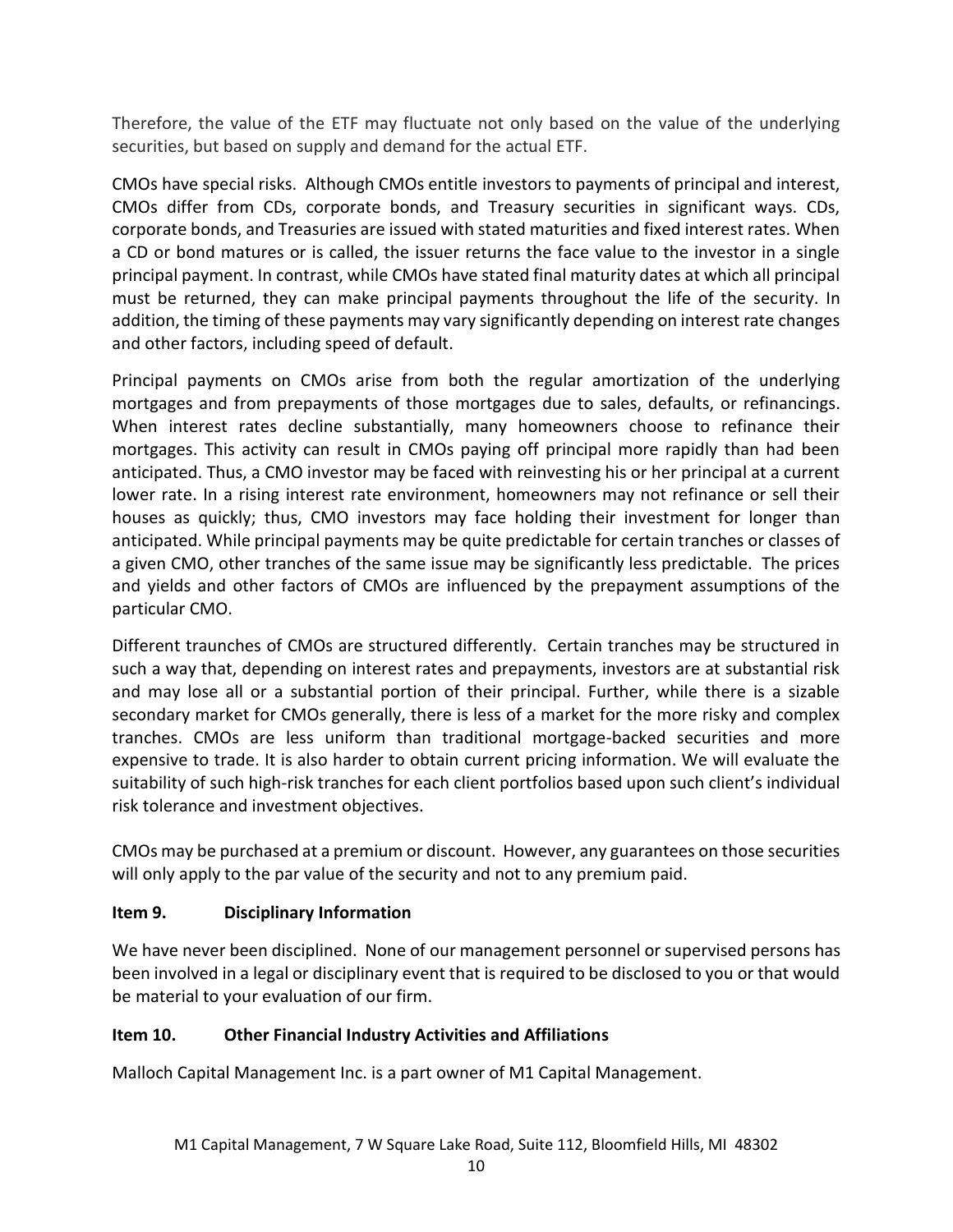M1 has a contractual agreement with an affiliated firm to provide M1 with back-office administration (non-advisory) services such as assistance with reporting, technology, and administrative efforts). The affiliated office will only have access to M1's client data and operations as is necessary to provide back-office support services to M1 and its clients. Our affiliate will not maintain nonpublic personal information about M1's clients other than their name, address, account data, advisory fees, executed transactions, portfolio holdings and related data as needed to provide back-office services. Our affiliate is required to securely maintain the confidentiality of client and former client information. M1 supervises our affiliate, its personnel, and the services provided. The affiliated office's personnel members have signed policies and procedures relating to, among other topics, confidentiality and privacy policies and procedures. These coordinated service efforts allow M1 to focus on its core business – taking care of our clients and providing investment management services.

We generally recommend TD Ameritrade Institutional as a broker-dealer to our clients. We place orders with TD Ameritrade Institutional for our clients' accounts. For some clients we have discretionary authority to choose the broker-dealer and for other clients the decision whether the client will become a customer of TD Ameritrade is made by the client, not us.

We have chosen TD Ameritrade Institutional because of the quality executions we receive at a competitive price. We believe our recommendation of TD Ameritrade is consistent with our obligation to receive "best execution" for our clients. For more information about our use of TD Ameritrade, see our response to Item 12 below.

We have a strategic relationship with Sawtooth Asset Management whereby they provide administrative services related to portfolio management and performance reporting. We pay a fee to Sawtooth for the accounts they administer. We may also from time to time, use Sawtooth Asset Management as a subadvisor for certain investment management strategies. We pay a proportion of a client's management fees to Sawtooth for this service.

Ryan Malloch is separately engaged as independently licensed insurance agent and, in this capacity, Mr. Malloch earns normal commissions paid by insurance companies when client purchase insurance.

# **Item 11. Code of Ethics, Participation or Interest in Client Transactions and Personal Trading**

We have adopted a Code of Ethics that governs the conduct of our personnel. Our Code of Ethics requires that all of our personnel observe the highest ethical standards and resolve any situation involving the potential for a conflict of interest in favor of our clients. Our Code of Ethics requires all of our management and other personnel that have access to our client portfolio recommendations or that are involved in portfolio management to place the interests of our clients first, to avoid taking inappropriate advantage of their positions and to conduct all personal securities transactions in full compliance with the Code of Ethics. Although we generally do not restrict the securities our personnel may purchase and sell, we may restrict our personnel from purchasing or selling certain securities. We generally do not require pre-clearance of the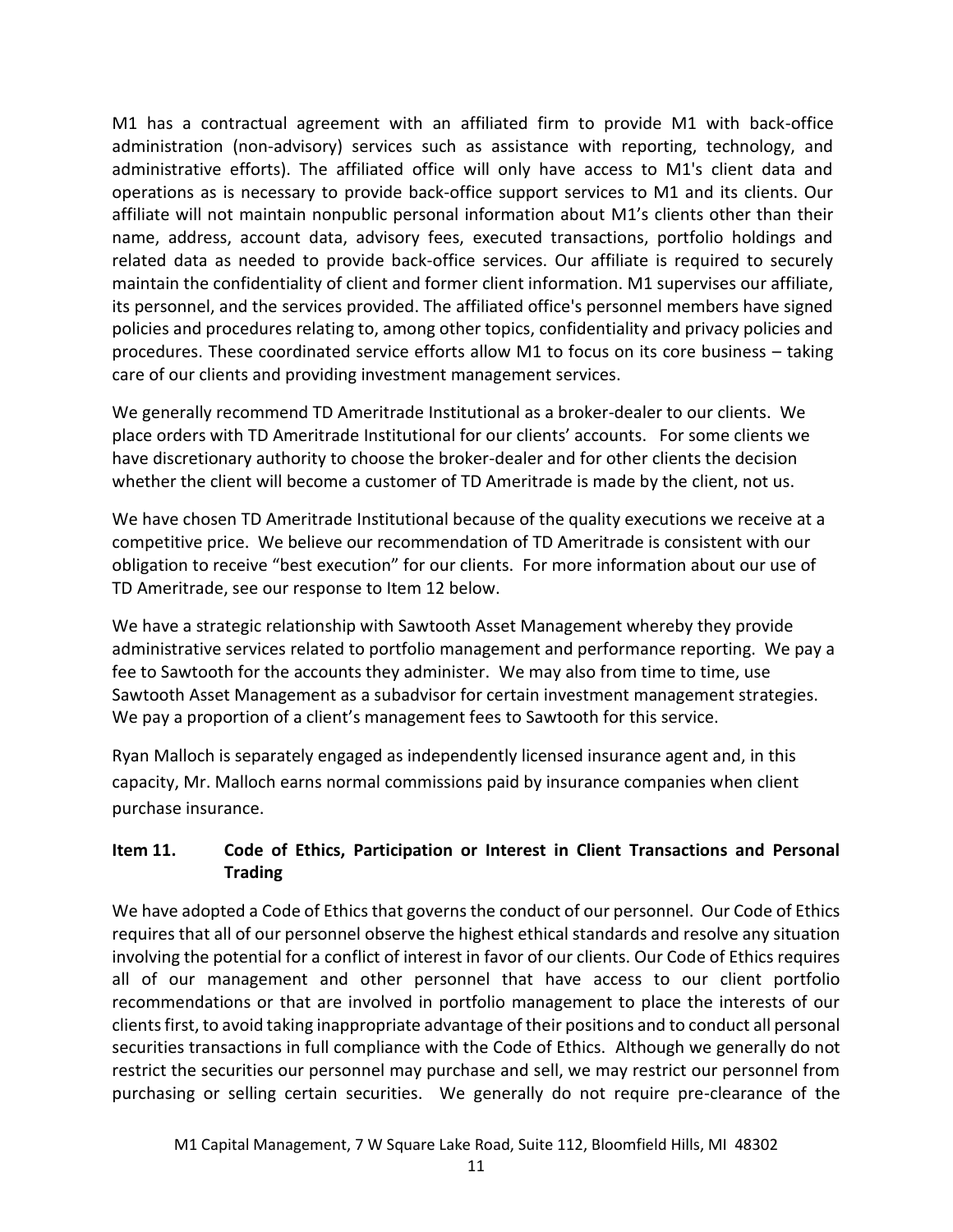personal securities transactions of our personnel, however, we may in our discretion require preclearance of most of the personal securities transactions of a specific person or persons. Our Code of Ethics prohibits trading on inside information and requires all personnel to report all personal securities transactions to us on a quarterly basis. Our Code of Ethics includes our firm policies on gifts, confidentiality, company opportunities and the reporting of violations of the Code of Ethics. A copy of our Code of Ethics will be provided to any client or prospective client upon request.

At times our management and advisory personnel may invest in the same securities (or related securities such as options or warrants) that we or our advisory personnel recommend to our clients. Similarly, our management and advisory personnel may recommend securities to clients, or buy or sell securities for client accounts, at or about the same time that our management or advisory personnel buys or sells the same securities for their own account accounts. We understand that these situations involve conflicts of interest and have policies designed to protect our clients interests. We review the securities transactions of our personnel. That review would flag any situations in which our personnel are consistently taking the opposite position in a security that is being recommended for our clients' portfolios. We would check to make sure such actions were consistent with the investment strategies of both parties. None of our management or advisory personnel are permitted to trade ahead of our clients. When our management personnel buy or sell securities at the same time as our clients, the trades are entered as bunched orders and all participants, including our management and advisory personnel, receive the same average price. If the trades occur at different times, the prices are different. However, as stated above, we review the personal securities transactions of our management and advisory personnel to check for conflicts of interest and to make sure that none of them is taking advantage of our clients in any way.

# **Item 12. Brokerage Practices**

M1 Capital participates in the institutional advisor program offered by TD Ameritrade Institutional. TD Ameritrade Institutional is a division of TD Ameritrade Inc., member FINRA/SIPC, an unaffiliated SEC-registered broker-dealer and FINRA member. TD Ameritrade offers to independent investment advisors services, which include custody of securities, trade execution, clearance and settlement of transactions. Advisor receives some benefits from TD Ameritrade through its participation in the Program. (Please see the disclosure under Item 14. below.)

We generally recommend that our clients open brokerage accounts at TD Ameritrade. In this respect we may be deemed to routinely direct our clients to execute transactions through a specified broker-dealer. In making this decision, we take into account, commission rates, execution quality, service and other factors regarding TD Ameritrade. Not all advisors require or recommend that their clients direct brokerage to specified broker-dealers. By directing brokerage to TD Ameritrade we may be unable to achieve the most favorable execution for our clients' transactions. We take these conflicts of interest into consideration when we recommend TD Ameritrade, and we believe our recommendation of thinkorswim by TD Ameritrade is consistent with our best execution obligations.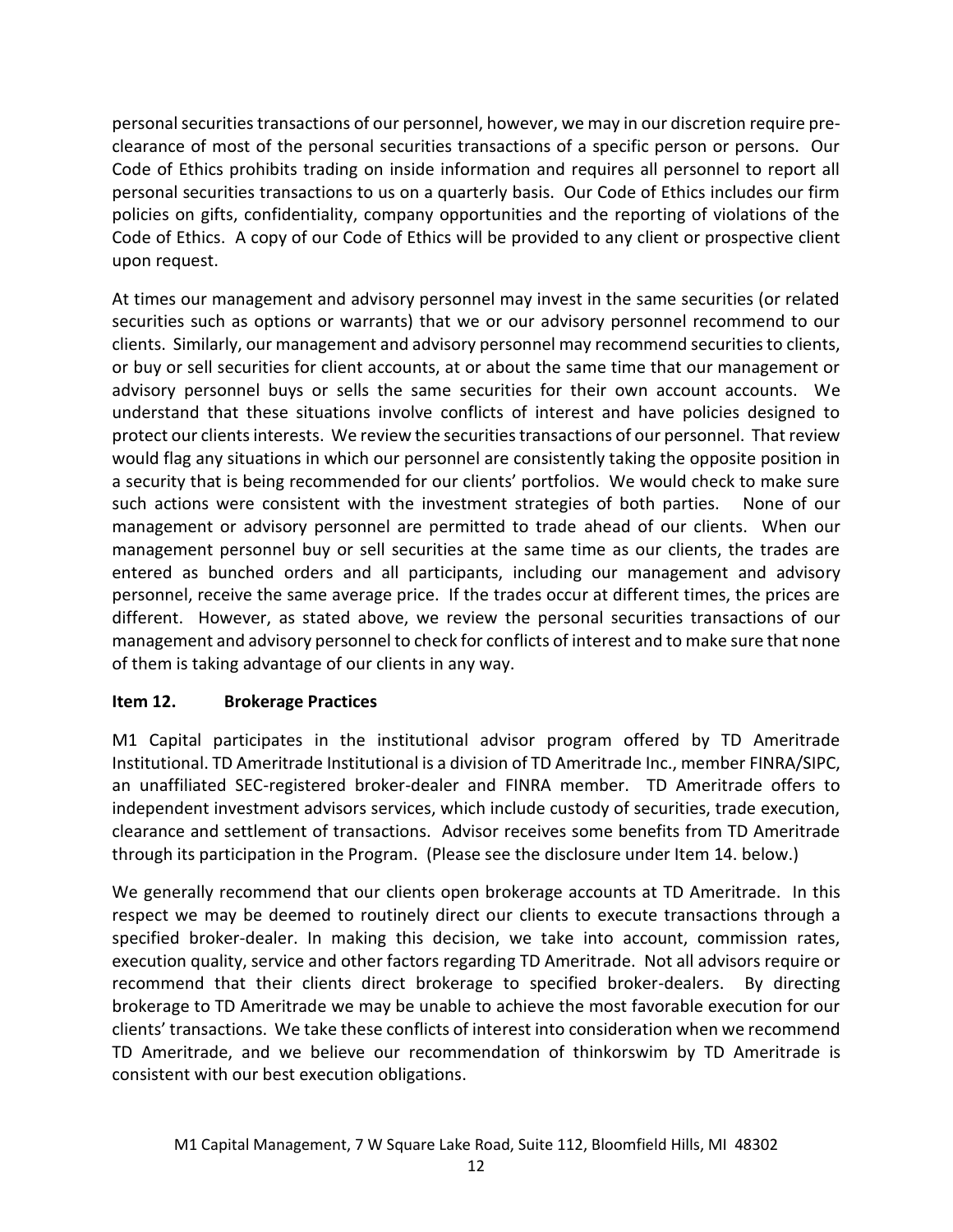TD Ameritrade may send your orders to another broker-dealer for execution. TD Ameritrade accepts payment for order flow from executing broker-dealers and may receive payment for order flow on your orders.

thinkorswim by TD Ameritrade was rated #1 overall online broker and "best for options traders" in Barron's ranking of online brokers, 3/15/10 and 3/16/2009; "best software-based online broker" and "best for options traders," 3/6/2006 and 3/5/2007. thinkorswim by TD Ameritrade was evaluated by Barrons versus others in eight total categories, including: the types of tradable investments; the quality and ease-of-use of screeners that help investors choose stock, options or funds; and the site's startup process, overall functionality and potential for customization; thinkorswim by TD Ameritrade topped the list in 2006, 2007, 2009 and 2010 with the highest weighted-average score and was runner-up in 2008. TD Ameritrade has been rated by Barron's as the top brokerage firm for Long Term Investing in 2013, 2014 and 2015. In 2021 TD Ameritrade was rated 4.5 Stars in the number 3 rank on Barron's list of Top Online Brokers.

We permit our clients to direct brokerage to firms other than TD Ameritrade. If clients direct brokerage to a firm other than TD Ameritrade, we may be unable to achieve most favorable execution of such clients' transactions. Directing brokerage may cost clients more money for executions. In a directed brokerage account, the clients may pay higher commissions because we may not be able to aggregate orders to reduce transaction costs, and we may not be able to negotiate favorable or competitive commission rates, all of which means those clients who choose to direct brokerage may receive less favorable prices.

Paul Dunbar, Partner of M1 Capital is a registered representative of Purshe Kaplan Sterling Investments ("PKS"). PKS is not involved in the investment management aspects of M1 Capital and M1 Capital and PKS are not affiliated companies. M1 Capital may place clients in investment products sold through PKS and receive a usual and customary commission for doing so. Clients should be aware that the recommendation of PKS products may constitute a conflict of interest in that the receipt of commissions by M1 Capital or personnel of M1 Capital may provide an incentive to recommend investment products based on commissions.

Ryan Malloch, Partner of M1 Capital is a registered representative and investment adviser representative of Cetera Advisors (Cetera). Cetera is not involved in the investment management aspects of M1 Capital and M1 Capital and Cetera are not affiliated companies.

We aggregate the purchase and sale of securities for various client accounts on a regular basis. We often purchase and sell the same securities for the accounts of multiple clients at the same time. In such event we enter aggregated orders. Each client pays or receives the average price for the purchase or sale his securities. If we did not aggregate these orders, some clients would receive more favorable prices and other clients would be disadvantaged. Our procedures are designed to treat all clients fairly. In order to execute these large orders at a more favorable price to our clients, we may occasionally make use of a third party liquidity provider to execute block trades. Such a provider would charge a per share commission which would slightly increase the average purchase price and decrease the average sale price.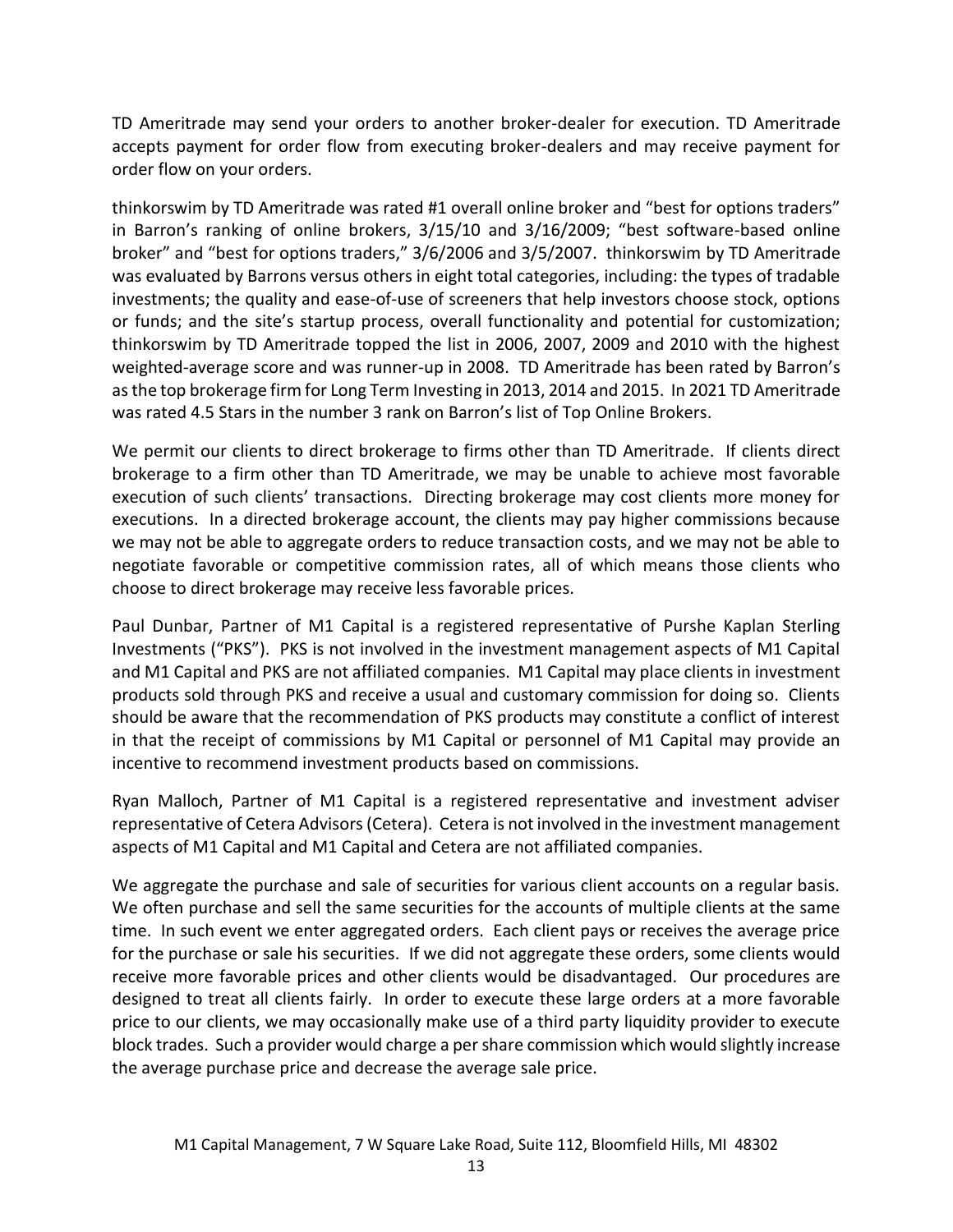We also aggregate the purchase and sale of Collateralized Mortgage Obligations. Aggregating these purchases may benefit our clients due to more favorable purchase prices and availability of small lot trades. Due to the many variables involved in allocating these securities, we have developed the following CMO Allocation Guidelines:

## CMO Allocation Guidelines

Given the different nature of the CMO purchase and allocation process, general guidelines are used when allocating to client accounts. M1 Capital maintains a list of clients accounts that wish to purchase CMOs along with a target amount of CMOs that each account is looking to hold. Over the course of a month, previously purchased CMOs will often return principal which necessitates the purchase of additional CMOs to maintain the target holding amount. CMOs that are available for purchase during the course of a month will vary in several ways. Differences include, but are not limited to: price, yield, WAM, duration, collateral, extension risk, coupon, price sensitivity, and commissions. Certain characteristics may be more suited to one account than another. In addition, M1 Capital is selective when choosing CMOs based on these characteristics to suit the objective of the CMO strategy.

Uncertainty exists each month in the amount of desirable CMOs that will be able to be purchased. Also, it is usually not possible to simply allocate each CMO purchase prorata to each account on the list. M1 often receives attractive offers for odd lot CMOs that are too small to be split or receives an offer to purchase an amount of CMOs that would not be sufficient to be allocated prorata. In addition differences between accounts with larger amounts of cash for purchase and smaller make certain kinds of purchases more beneficial to one than the other. All of these factors create the need for allocation guidelines that provide a process to ensure as equitable a distribution as reasonably possible over the course of a month of CMO purchases. It must be clearly understood that regardless of the allocation processes used there will always be differences in the securities purchased, the timing of the purchases relative to interest rates, and the timing of the known cash flow. Therefore, the following considerations must be taken into account when determining the allocation of each purchase. (Please note that this list is not intended to be in order of priority):

- *1.* **Security diversification (GNMA, FNMA, FNR, FHR):** *When possible if there is a large enough dollar amount to invest, an attempt will be made to diversify by underlying collateral and or CUSIP number.*
- *2.* **Duration:** *The expected duration will be considered in light of the client's investment objectives, risk tolerance, potential future cash needs, and existing holdings.*
- *3.* **Coupon (for taxable vs tax exempt accounts***): In some circumstances a higher coupon CMO will be considered favorably over a lower coupon CMO in tax deferred accounts to optimize the tax ramifications.*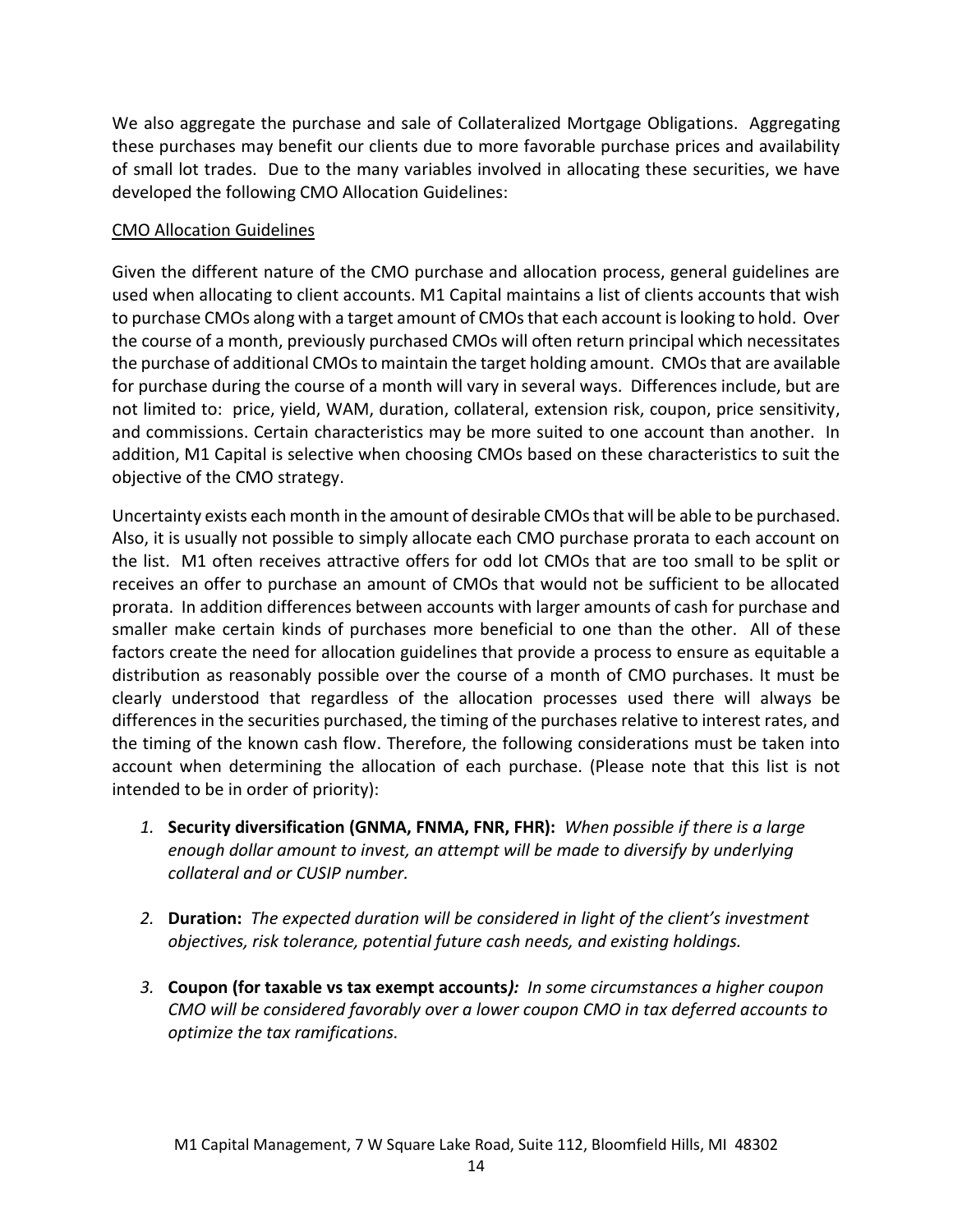- 4. **Amount requested:** *An attempt will be made to fill the entire amount of cash targeted for CMO's. This may not always be possible given availability of desirable CMOs or the size of the amount being requested.*
- *5.* **Liquidity:** *Generally CMO's will not be allocated for less than \$10,000 due to liquidity issues if the position ever had to be sold in the future. Exceptions to this rule are permissible if the perceived probability of a future need to sell the position is remote.*
- *6.* **Interest Rates:** *The amount of CMOs purchased as a percentage of cash identified for CMO purchases may vary based on interest rate outlook at the judgment of the portfolio manager.*
- *7. Clients Investment Objective: Each client has investment objectives specific to their own risk/return tolerance. Consideration will be given to the individual's specific short term/long term outlook when determination is made regarding a given allocation.*
- *8. Commissions Charged: Commissions may vary depending on the broker from whom each CMO is purchased. Larger commissions will have a larger impact on the return possibilities for smaller accounts making smaller purchases so this factor may be taken into account when determining allocations.*

When possible, an attempt will be made to average the prices of multiple purchases of identical securities. When this cannot be done, or if there are multiple collateral issues, the above criteria will be used during the allocation process. In some instances the allocation may be based solely on a proportion of the identified need verses the available amount of CMOs.

To document the allocation process, a CMO needs list will be created at the beginning of each month once last month's cash flows are known. The list will include: the clients name, account number, cash available for CMO purchase, date of identified cash availability. As each offer to purchase is received, the list will be consulted to see which accounts need CMOs and a running tally will be kept of CMOs purchased so far and remaining cash needs. Taking the above factors into account, each purchase will be allocated to one or more accounts. Every effort will be made to do so fairly over the course of a month of purchases, but there will be times when some accounts may not receive any or all of their available cash amount in a given month. This could be due to unavailability of desirable CMOs, differences in suitability to different kinds of accounts or other factors. If an account does not receive any CMOs in a given month, an effort will be made to give priority to that account in the following month.

This is intended to be a guideline for the allocation process. While every effort will be made to make the process as equitable as possible, there may be differences from one account to the next.

# **Item 13. Review of Accounts**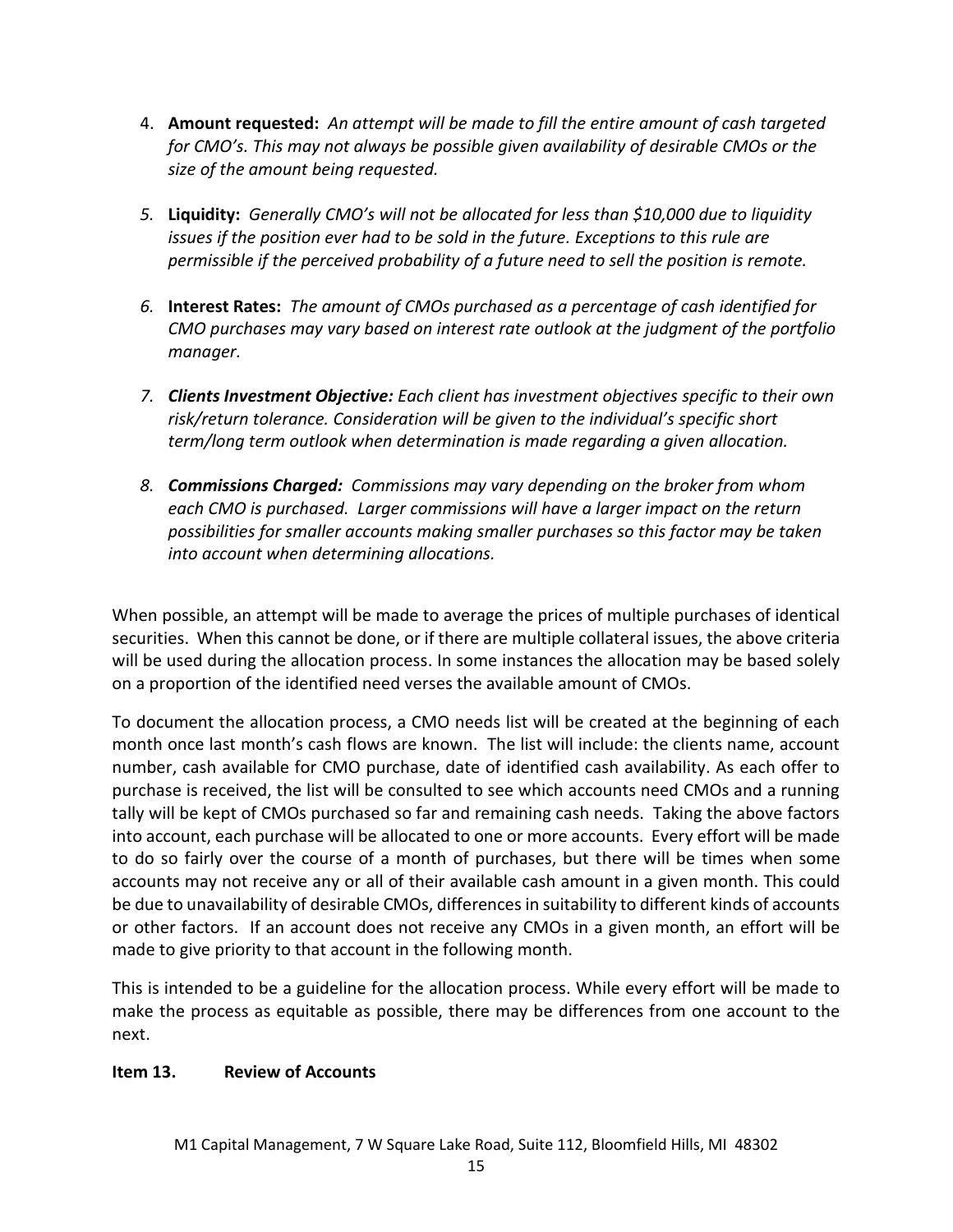We review some of our client accounts on a daily basis and others on a weekly basis. All accounts are reviewed at least on a quarterly basis. Our Managing Partner and our Chief Compliance Officer conduct our client account reviews. Additional reviews may be triggered by client requests for information or review of their account.

We also make available to our clients written reports on a quarterly basis, as well as additional oral or written reports as our clients request. These reports may include profit and loss, annualized return, account holdings, and other information pertaining to the account that the client may request. In addition, clients have online access to performance reports through our performance reporting website. Clients also have online access through the brokerage firm to view account status.

# **Item 14. Client Referrals and Other Compensation**

As disclosed under Item 12 above, M1 Capital participates in TD Ameritrade's institutional customer program and we may recommend TD Ameritrade to clients for custody and brokerage services. There is no direct link between M1 Capital's participation in the program and the investment advice we give to our clients, although M1 Capital receives economic benefits through our participation in the program that are typically not available to TD Ameritrade retail investors. These benefits include the following products and services (provided without cost or at a discount): receipt of duplicate client statements and confirmations; research related products and tools; consulting services; access to a trading desk serving advisor participants; access to block trading (which provides the ability to aggregate securities transactions for execution and then allocate the appropriate shares to client accounts); the ability to have advisory fees deducted directly from client accounts; access to an electronic communications network for client order entry and account information; access to mutual funds with no transaction fees and to certain institutional money managers; and discounts on compliance, marketing, research, technology, and practice management products or services provided to advisors by third party vendors. TD Ameritrade may also have paid for business consulting and professional services received by M1 Capital's related persons. Some of the products and services made available by TD Ameritrade through the program may benefit M1 Capital but may not benefit our client accounts. These products or services may assist us in managing and administering client accounts, including accounts not maintained at TD Ameritrade. Other services made available by TD Ameritrade are intended to help M1 Capital manage and further develop our business enterprise. The benefits received by M1 Capital or our personnel through participation in the TD Ameritrade Institutional program do not depend on the amount of brokerage transactions directed to TD Ameritrade. As part of our fiduciary duties to clients, M1 Capital endeavors at all times to put the interests of our clients first. Clients should be aware, however, that the receipt of economic benefits by M1 Capital or our related persons in and of itself creates a potential conflict of interest and may indirectly influence our choice of TD Ameritrade for custody and brokerage services.

As a result of past participation in TD Ameritrade's AdvisorDirect program (the "referral program"); M1 Capital received client referrals from TD Ameritrade. TD Ameritrade established the referral program as a means of referring its brokerage customers and other investors seeking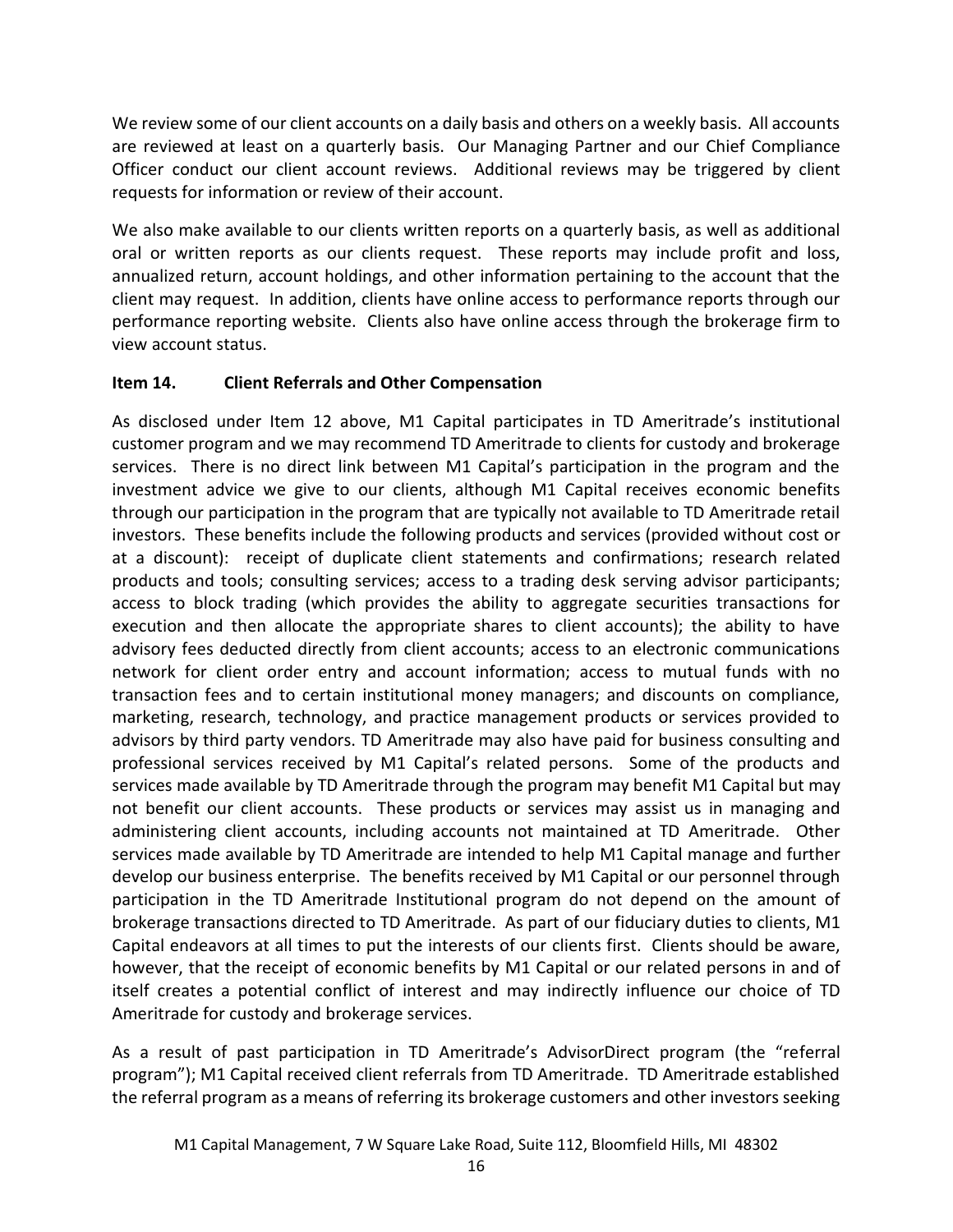fee-based personal investment management services or financial planning services to independent investment advisors. TD Ameritrade does not supervise M1 Capital and has no responsibility for M1 Capital's management of client portfolios or M1 Capital's other advice or services. M1 Capital is no longer participating in the referral program for purposes of receiving client referrals, but it is obligated to pay TD Ameritrade an on-going fee for each successful client relationship established as a result of past referrals. This fee is usually a percentage of the advisory fee that the client pays to M1 Capital ("Solicitation Fee"). M1 Capital will also pay TD Ameritrade the Solicitation Fee on any advisory fees received by M1 Capital from any of a referred client's family members who hired M1 Capital on the recommendation of such referred client. M1 Capital will not charge clients referred to it through AdvisorDirect any fees or costs higher than its standard fee schedule offered to its other clients.

# **Item 15. Custody**

We are deemed to have custody of our clients' funds because we deduct our advisory fees directly from our clients' accounts.

You will receive account statements not less than quarterly as of the end of each calendar quarter from the brokerage firm that maintains your funds and securities. That brokerage firm is deemed to be your qualified custodian. We do not send separate account statements to our clients.

You should review account statements you receive from your brokerage firm carefully.

# **Item 16. Investment Discretion**

We have investment discretion over all of our clients' accounts under management. Investment discretion means that we have the authority to purchase and sell securities for your account without obtaining your authorization to make the trade.

We enter into advisory agreements with all of our clients that specify the types of advisory services the clients desire to receive from us and the clients' investment objectives. The advisory agreements specify that we have discretionary authority to manage our clients' accounts. Our clients may place restrictions on our investment discretion. Such restrictions may include limitations on the types of investments we may make for their accounts or restrictions on investments in specific securities. Any restrictions on our investment discretion must be set forth in writing, generally in the advisory agreement.

Our clients sign a limited power of attorney form that is given to the clients' brokerage firm. The limited power of attorney form gives us the authority to enter transactions for the clients' account.

# **Item 17. Voting Client Securities**

# Proxy Voting

M1 Capital will not vote or accept authority to vote proxies on behalf of its clients. Clients retain the responsibility for receiving and voting proxies for any and all securities maintained in client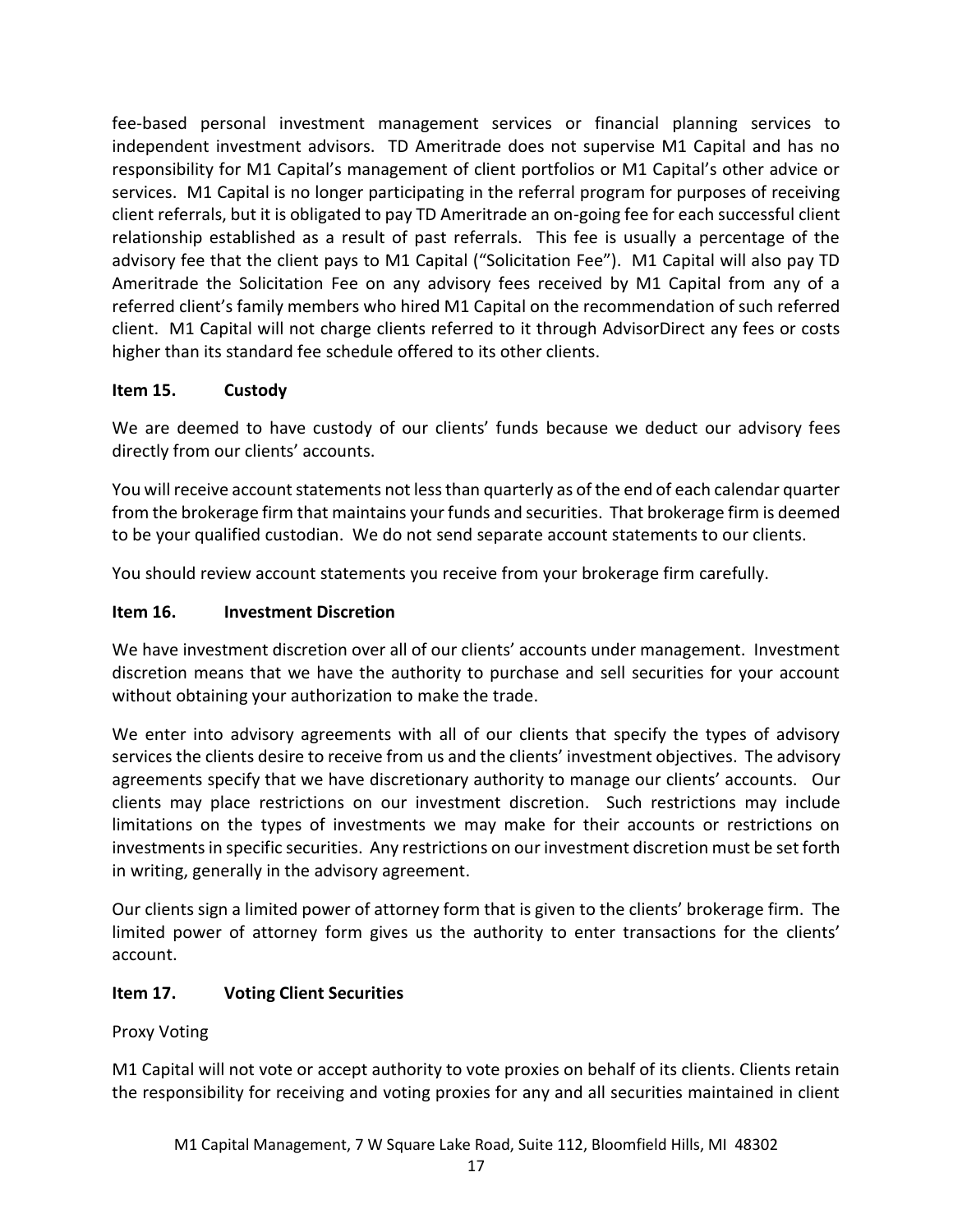accounts. However, M1 Capital may, in their discretion, provide advice to clients regarding the voting of proxies.

Class Actions, Bankruptcies and Other Legal Proceedings

Client's should note that M1 Capital will not advise or act on behalf of the client in legal proceedings involving companies whose securities are held or previously were held in the client's account(s), including, but not limited to, the filing of "Proofs of Claim" in class action settlements.

# **Item 18. Financial Information**

Because we have discretionary authority over clients' funds, we are required in this section to disclose to you any financial condition that is reasonably likely to impair our ability to meet contractual commitments to our clients. We are not aware of any financial conditions nor do we have any financial commitments that are reasonably likely to impair our ability to meet our contractual commitments to our clients.

# **Item 19. Requirements for State Registered Advisers**

We are registered with the SEC. We are not required to include any special disclosures required for state registered investment advisers.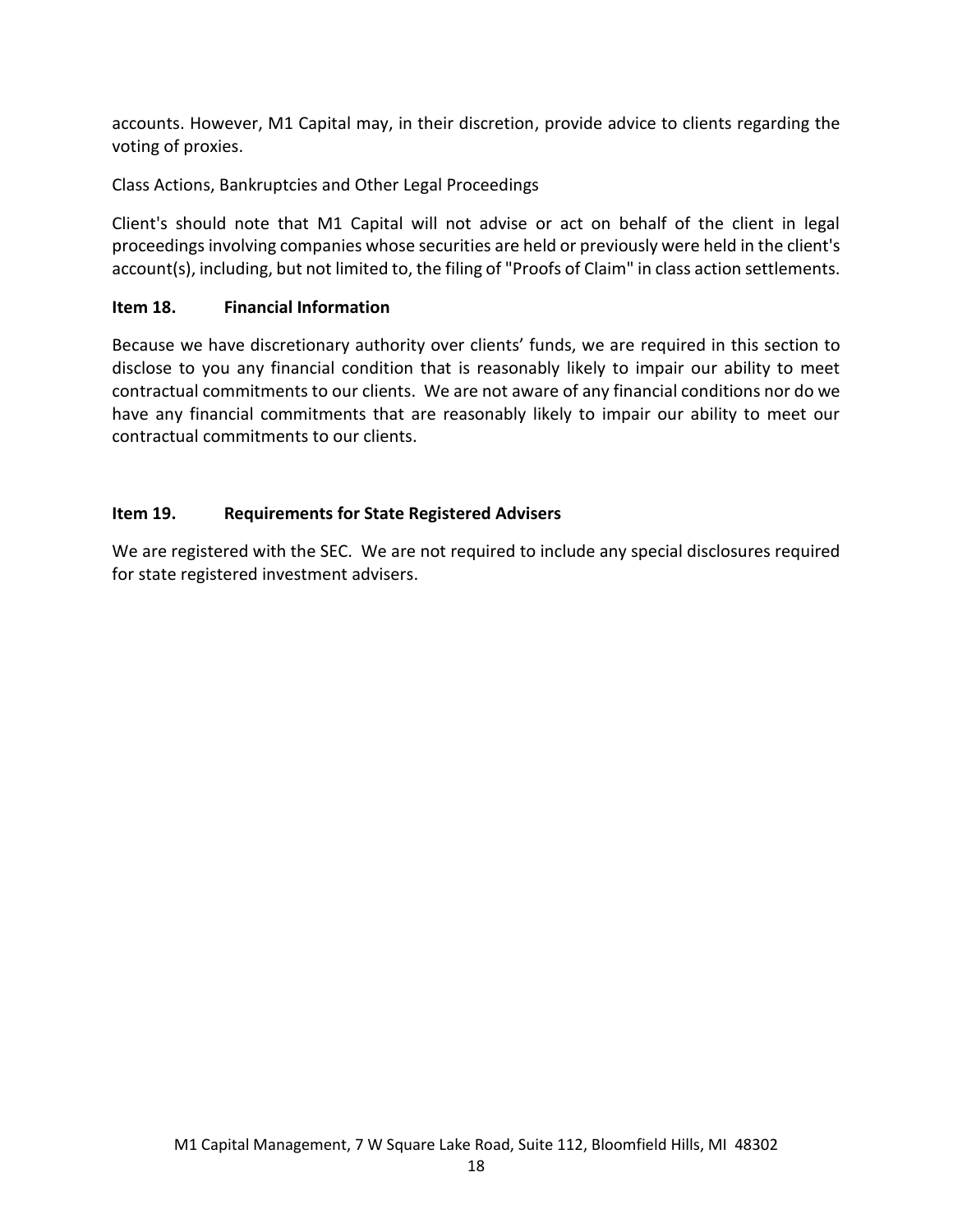### **Part 2B of Form ADV: Brochure Supplement**

### **For Ryan Malloch**

**Item 1. Cover Page**

#### Supervised Person:

Ryan Malloch

7 West Square Lake Road, Suite 112

Bloomfield Hills, MI 48302

(248) 647 – 3474

Name of Firm

M1 Capital Management

7 West Square Lake Road, Suite 112

Bloomfield Hills, MI 48302

(248) 647 – 3474

The date of this Supplement is January 6, 2021

**This brochure supplement provides information about Ryan Malloch that supplements the M1 Capital Management brochure. You should have received a copy of that brochure. Please contact Kristy Reynolds at (248) 647-3474 if you did not receive M1 Capital Management's brochure or if you have any questions about the contents about this supplement.**

**Additional information about Ryan Malloch also is available on the SEC's website at [www.adviserinform.sec.gov.](http://www.adviserinform.sec.gov/)**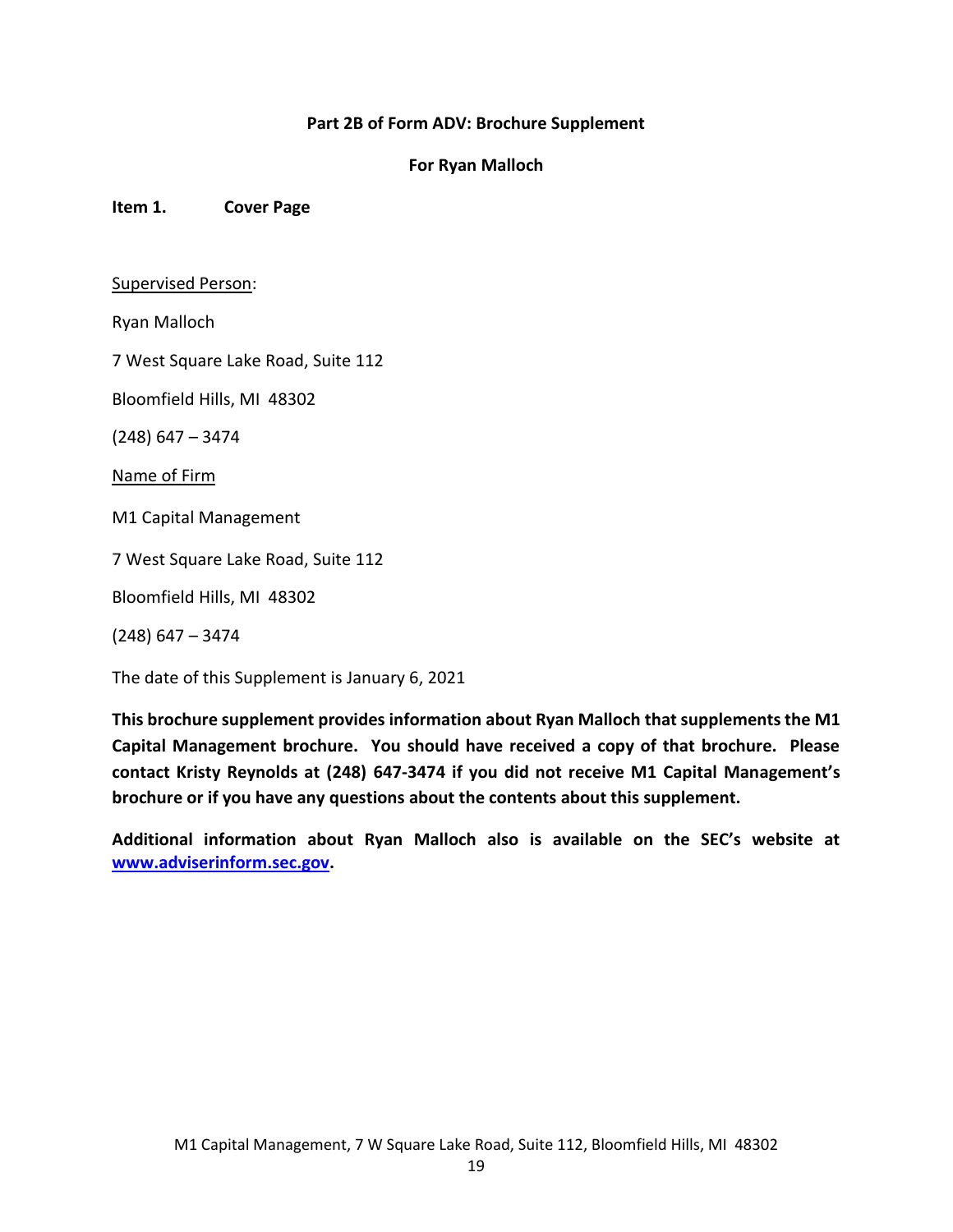| Item 2.                    |  | <b>Educational Background and Business Experience</b>        |  |  |
|----------------------------|--|--------------------------------------------------------------|--|--|
| Name:                      |  | <b>Ryan Malloch</b>                                          |  |  |
| Date of Birth:             |  | March 28, 1977                                               |  |  |
| <b>Formal Education</b>    |  |                                                              |  |  |
| After High School:         |  | Western Michigan University                                  |  |  |
|                            |  | B.A. Business Administration (2000)                          |  |  |
| <b>Business Background</b> |  |                                                              |  |  |
| for the Preceding          |  | Partner                                                      |  |  |
| <b>Five Years:</b>         |  | M1 Capital Management                                        |  |  |
|                            |  | Bloomfield Hills, MI                                         |  |  |
|                            |  | January 2021 - Present                                       |  |  |
|                            |  | <b>Partner, Financial Advisor</b>                            |  |  |
|                            |  | <b>Innovative Investment Services</b>                        |  |  |
|                            |  | Livonia, MI                                                  |  |  |
|                            |  | November 2006 - Present                                      |  |  |
|                            |  | Registered Representative, Investment Adviser Representative |  |  |
|                            |  | Cetera Advisors LLC                                          |  |  |
|                            |  | Denver, CO                                                   |  |  |
|                            |  | January 2013 - Present                                       |  |  |
|                            |  | Registered Representative, Investment Adviser Representative |  |  |
|                            |  | Multi-Financial Securities Corporation                       |  |  |
|                            |  | Denver, CO                                                   |  |  |
|                            |  | November 2006 - December 2012                                |  |  |
|                            |  | <b>Vice President</b>                                        |  |  |
|                            |  | Manaia Capital Management                                    |  |  |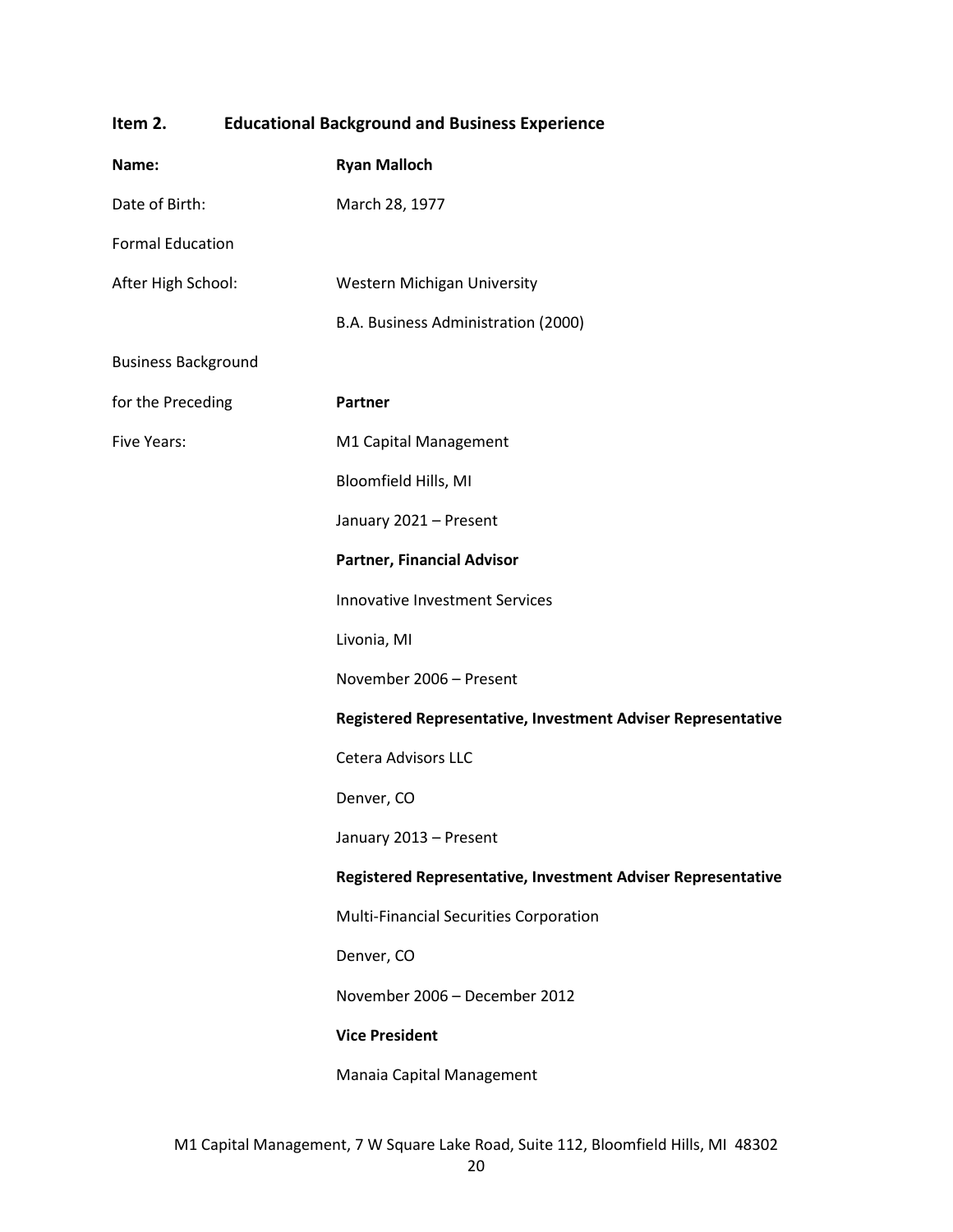Auburn Hills, MI

March 2003 – October 2006

#### **Registered Representative**

United Securities Alliance

Auburn Hills, MI

March 2005 – October 2006

### **Originator**

National Discount Mortgage

Auburn Hills, MI

March 2004 – May 2006

#### **Registered Representative**

Cambridge Investment Research

Fairfield, IA

March 2003 – January 2005

#### **Financial Advisor Trainee**

PaineWebber Inc.

Kalamazoo, MI

July 2000 – March 2003

#### **Intern**

Salomon Smith Barney

Kalamazoo, MI

July 1999 – May 2000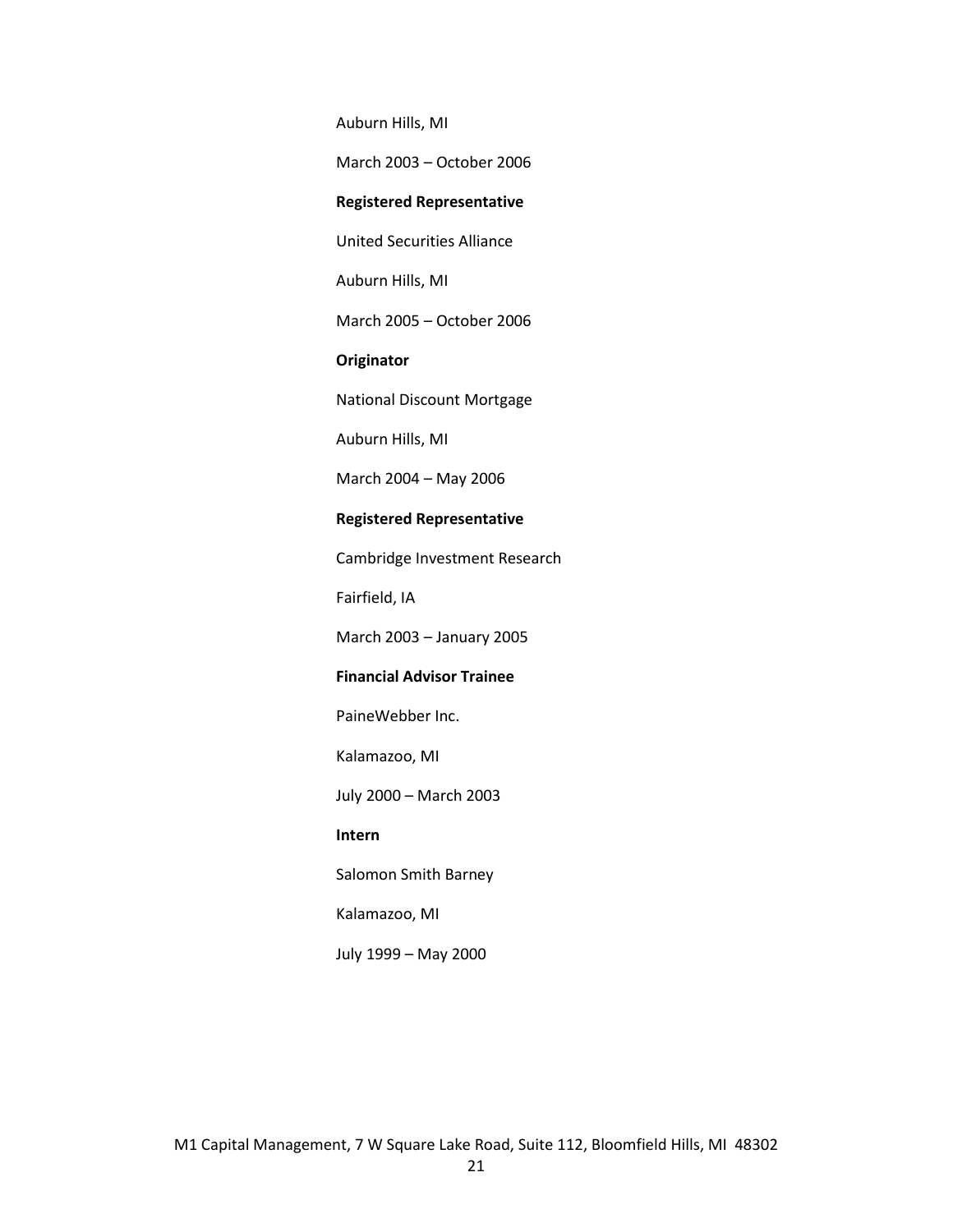## **Item 3. Disciplinary Information**

There is no legal or disciplinary event material to a client's or prospective client's evaluation of Ryan Malloch.

## **Item 4. Other Business Activities**

In addition to his role as Partner of M1 Capital Management, Mr. Malloch is also owner of Malloch Capital Management Inc. which in turn is an owner of Innovative Investment Services where he provides educational services and through his capacity as a Registered Representative and Investment Adviser Representative of Cetera Advisors LLC, provides investment advice and brokerage services. He is also licensed by the State of Michigan to sell Life, Health and Variable insurance contracts.

Mr. Malloch is the owner of Malloch Properties LLC which is a business that owns a rental property. Mr. Malloch receives compensation through this LLC for the rental property.

## **Item 5. Additional Compensation**

Mr. Malloch receives compensation for his roles at Innovative Investment Services and Cetera Advisors in addition to the compensation he receives as Partner of M1 Capital Management.

## **Item 6. Supervision**

We supervise Mr. Malloch's activities. An officer of our firm reviews the accounts managed by Mr. Malloch. Mr. Malloch is supervised by Paul Dunbar, Partner. Mr. Dunbar's telephone number is (248) 647 – 3474.

## **Item 7. Requirements for State-Registered Advisers**

Not applicable.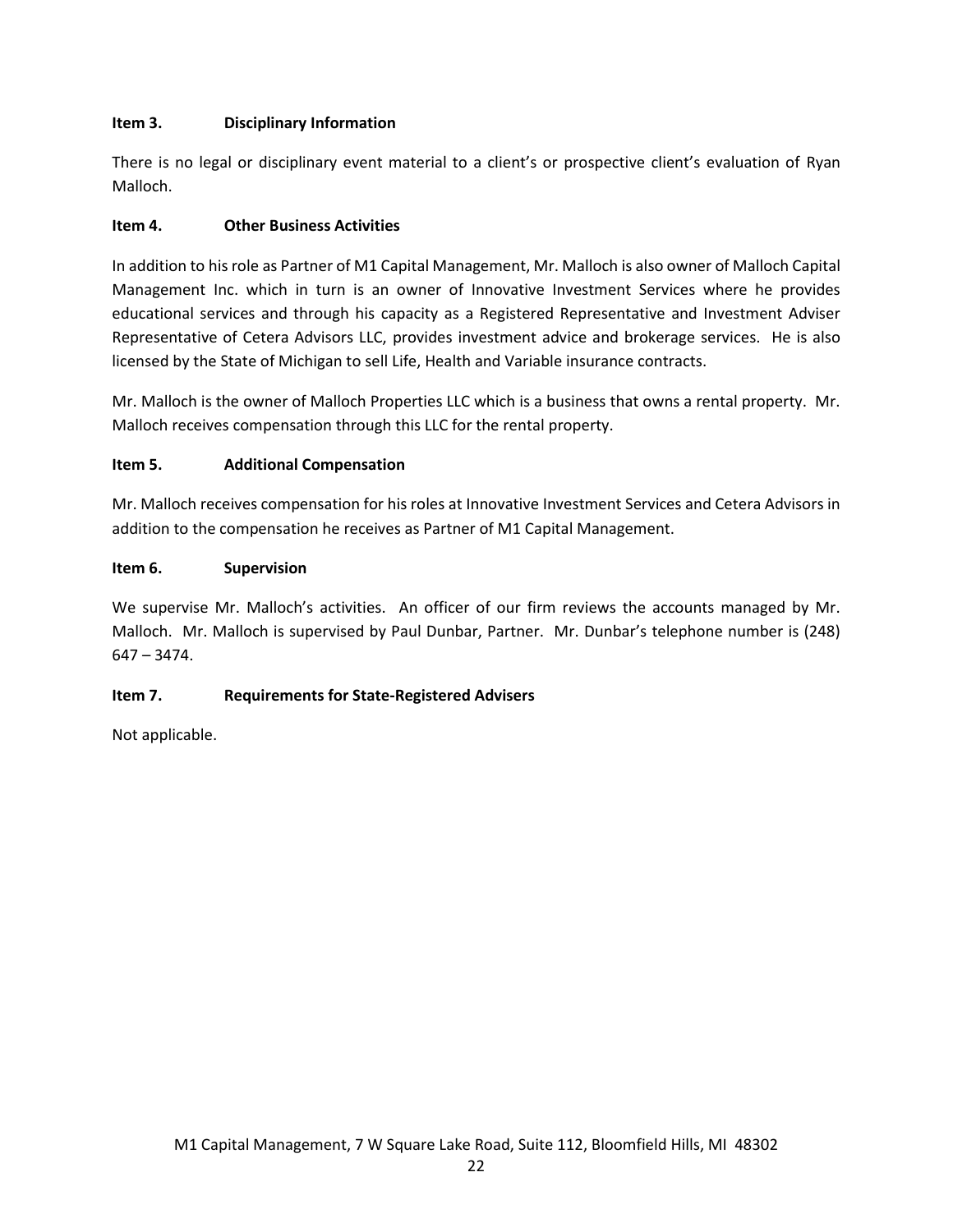### **Part 2B of Form ADV: Brochure Supplement**

### **For Paul Dunbar**

**Item 1. Cover Page**

#### Supervised Person:

Paul Dunbar

7 West Square Lake Road, Suite 112

Bloomfield Hills, MI 48302

(248) 647-3474

Name of Firm

M1 Capital Management

7 West Square Lake Road, Suite 112

Bloomfield Hills, MI 48302

(248) 647 – 3474

The date of this Supplement is January 6, 2021

**This brochure supplement provides information about Paul Dunbar that supplements the M1 Capital Management brochure. You should have received a copy of that brochure. Please contact Kristy Reynolds at (248) 647-3474 if you did not receive M1 Capital Management's brochure or if you have any questions about the contents about this supplement.**

**Additional information about Paul Dunbar also is available on the SEC's website at [www.adviserinform.sec.gov.](http://www.adviserinform.sec.gov/)**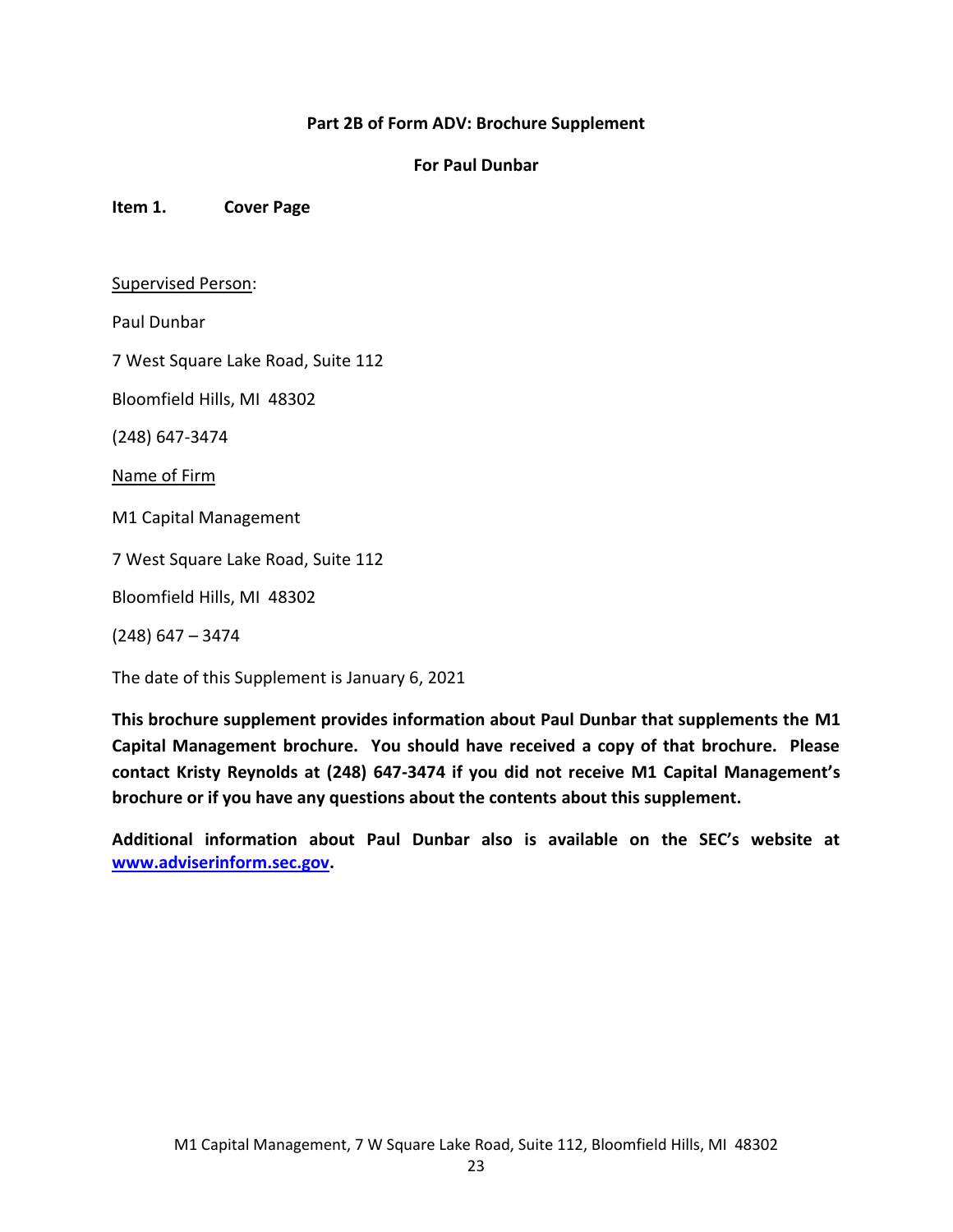| Item 2.                    | <b>Educational Background and Business Experience</b> |                                               |  |  |
|----------------------------|-------------------------------------------------------|-----------------------------------------------|--|--|
| Name:                      |                                                       | <b>Paul Dunbar</b>                            |  |  |
| Date of Birth:             |                                                       | July 16, 1964                                 |  |  |
| <b>Formal Education</b>    |                                                       |                                               |  |  |
| After High School:         |                                                       | Arizona State University                      |  |  |
|                            |                                                       | <b>B.A. Finance (1987)</b>                    |  |  |
| <b>Business Background</b> |                                                       |                                               |  |  |
| for the Preceding          |                                                       |                                               |  |  |
| <b>Five Years:</b>         |                                                       | <b>Partner</b>                                |  |  |
|                            |                                                       | M1 Capital Management                         |  |  |
|                            |                                                       | Bloomfield Hills, Michigan                    |  |  |
|                            |                                                       | June 2011 - Present                           |  |  |
|                            |                                                       | <b>Registered Representative</b>              |  |  |
|                            |                                                       | Purshe Kaplan Sterling Investments            |  |  |
|                            |                                                       | Albany, NY                                    |  |  |
|                            |                                                       | July 2011 - Present                           |  |  |
|                            |                                                       | <b>Director of Sales-Relationship Manager</b> |  |  |
|                            |                                                       | thinkorswim Advisors, Inc.                    |  |  |
|                            |                                                       | Bloomfield Hills, Michigan                    |  |  |
|                            |                                                       | December 2002 - September 2011                |  |  |
|                            |                                                       | <b>Manager - Private Banking Brokerage</b>    |  |  |
|                            |                                                       | Bond Trader - Michigan National Bank          |  |  |
|                            |                                                       | Farmington Hills, Michigan                    |  |  |
|                            |                                                       | 1988 - December 2002                          |  |  |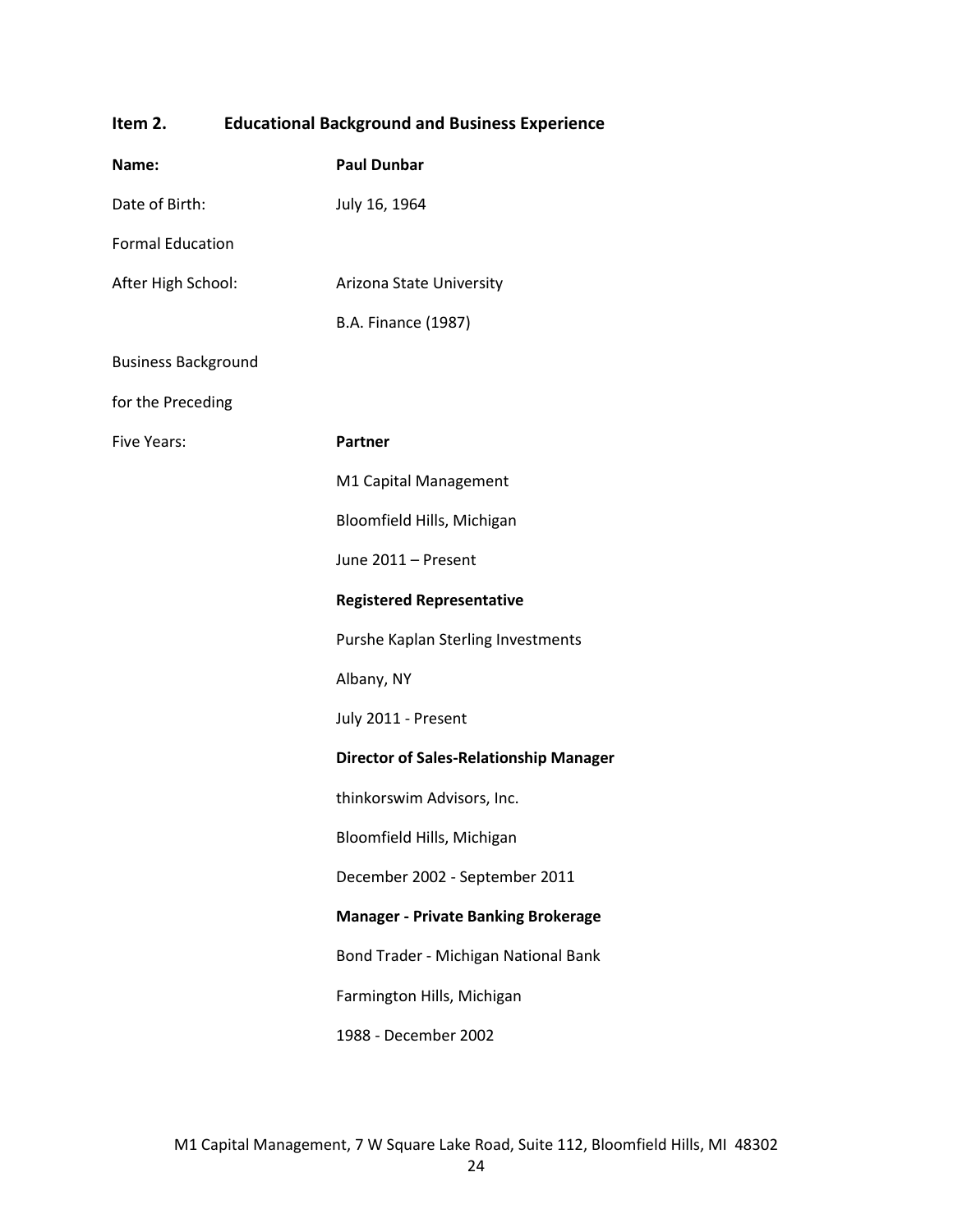#### **Investment Advisor Representative**

Paine Webber

1987-1988

#### **Item 3. Disciplinary Information**

There is no legal or disciplinary event material to a client's or prospective client's evaluation of Paul Dunbar.

### **Item 4. Other Business Activities**

Purshe Kaplan Sterling Investments, Registered Representative – Paul Dunbar is a registered representative of Purshe Kaplan Sterling Investments. In this capacity he may provide brokerage services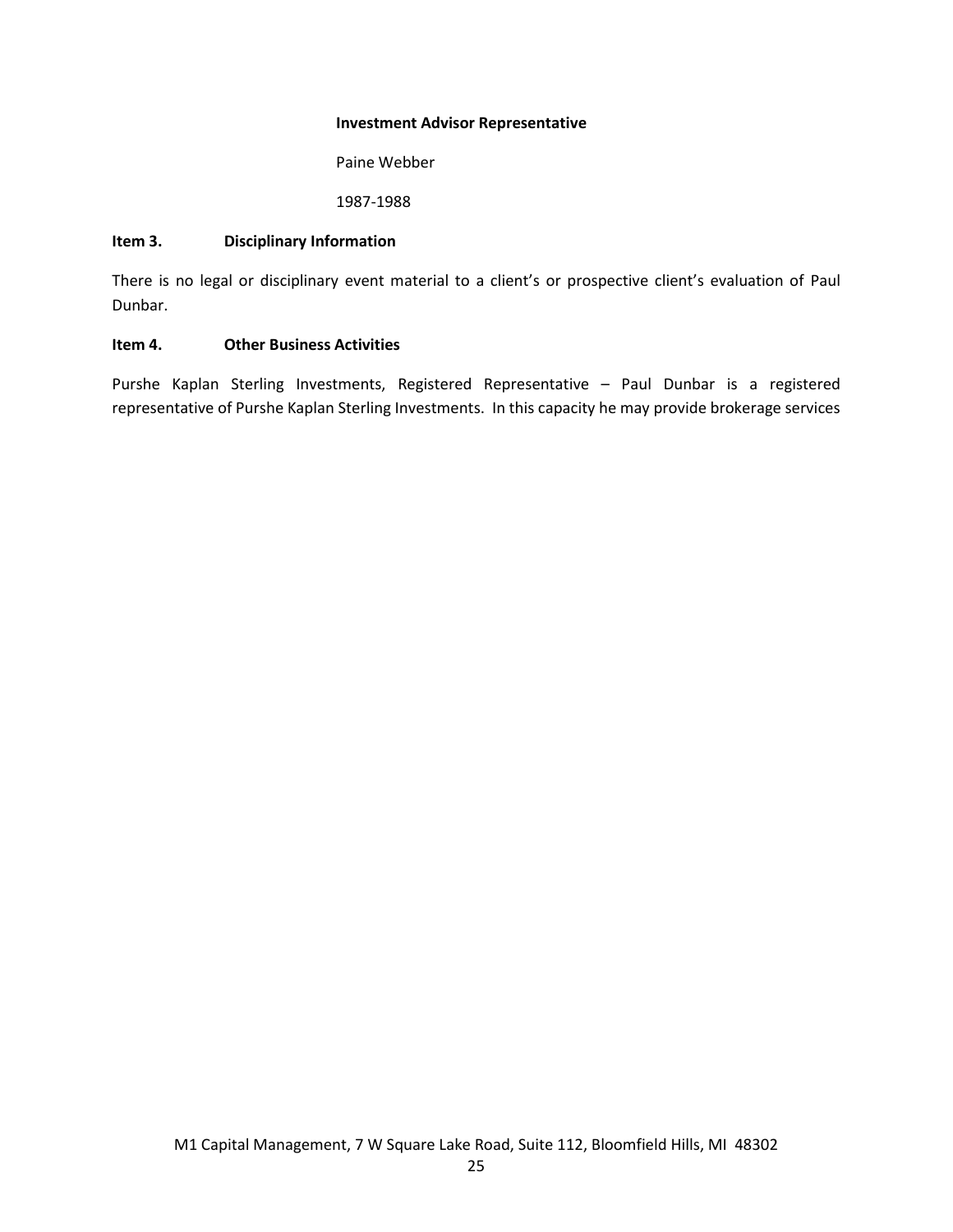to client accounts that are not under management of M1 Capital Management. In his brokerage representative capacity, Mr. Dunbar is also licensed to sell variable annuities through ING.

Kidd & Levy, Independent Contractor – Mr. Dunbar works part time as an independent contractor to real estate firm of Kidd & Levy selling and listing houses.

Up North Property Sales LLC – Mr. Dunbar has an LLC the purpose of which is to receive the compensation from his independent contractor activities with Kidd & Levy.

## **Item 5. Additional Compensation**

In addition to partnership distributions from M1 Capital Management, Mr. Dunbar may also receive compensation through his activities at Purshe Kaplan Sterling Investments in the form of commissions. He may also receive compensation for by Kidd & Levy for selling and listing houses.

## **Item 6. Supervision**

We supervise Mr. Dunbar's activities. An officer of our firm reviews the accounts managed by Mr. Dunbar. Mr. Dunbar is supervised by Ryan Malloch, Partner. Mr. Malloch's telephone number is (248) 647 – 3474.

## **Item 7. Requirements for State-Registered Advisers**

Not applicable.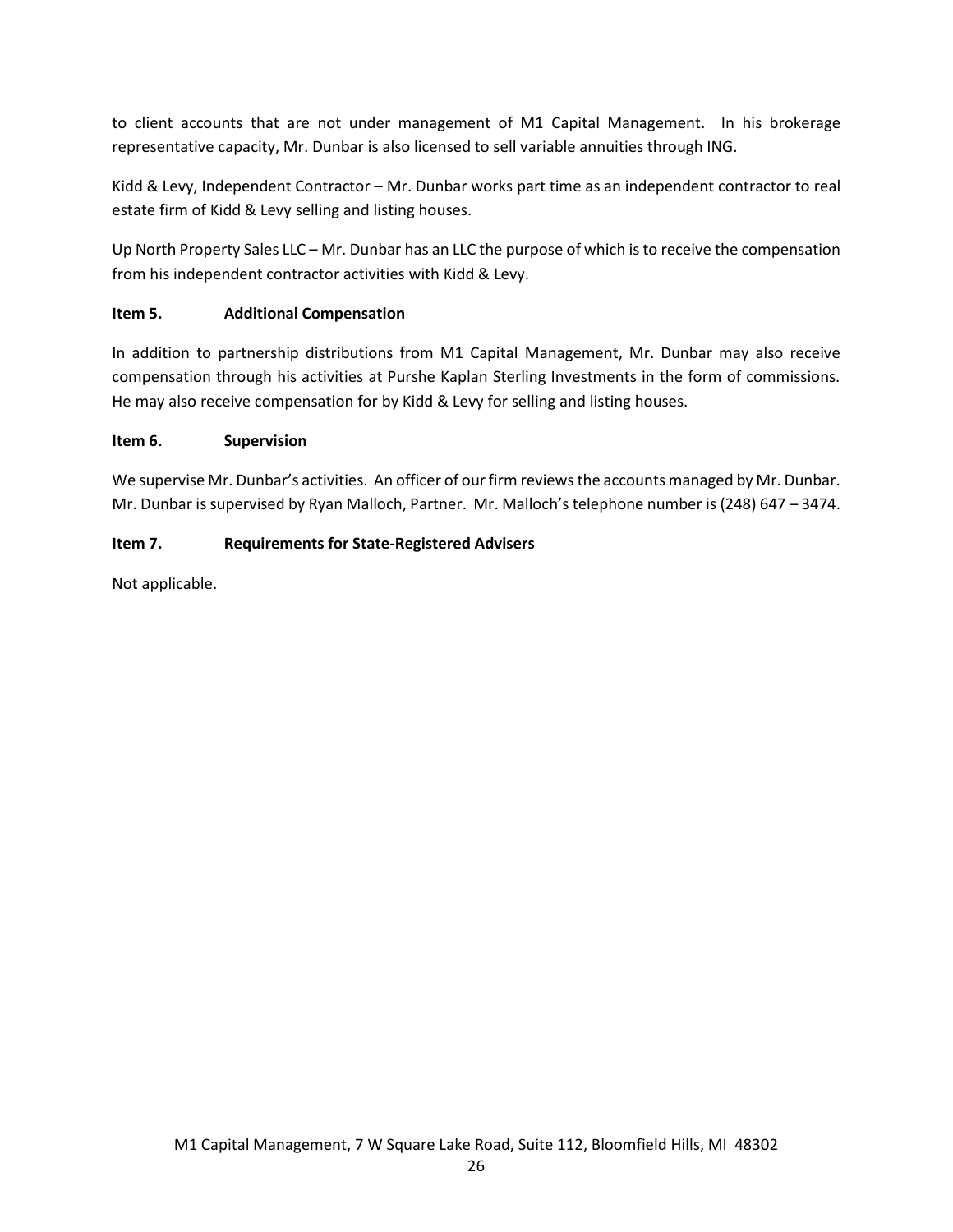### **Part 2B of Form ADV: Brochure Supplement**

### **For Robert Stapleton**

**Item 1. Cover Page**

#### Supervised Person:

Robert Stapleton

7 West Square Lake Road, Suite 112

Bloomfield Hills, MI 48302

(248) 647-3474

Name of Firm

M1 Capital Management

7 West Square Lake Road, Suite 112

Bloomfield Hills, MI 48302

(248) 647-3474

The date of this Supplement is January 6, 2021

**This brochure supplement provides information about Robert Stapleton that supplements the M1 Capital Management brochure. You should have received a copy of that brochure. Please contact Kristy Reynolds at (248) 647-3474 if you did not receive M1 Capital Management's brochure or if you have any questions about the contents of this supplement.**

**Additional information about Robert Stapleton also is available on the SEC's website at [www.adviserinform.sec.gov.](http://www.adviserinform.sec.gov/)**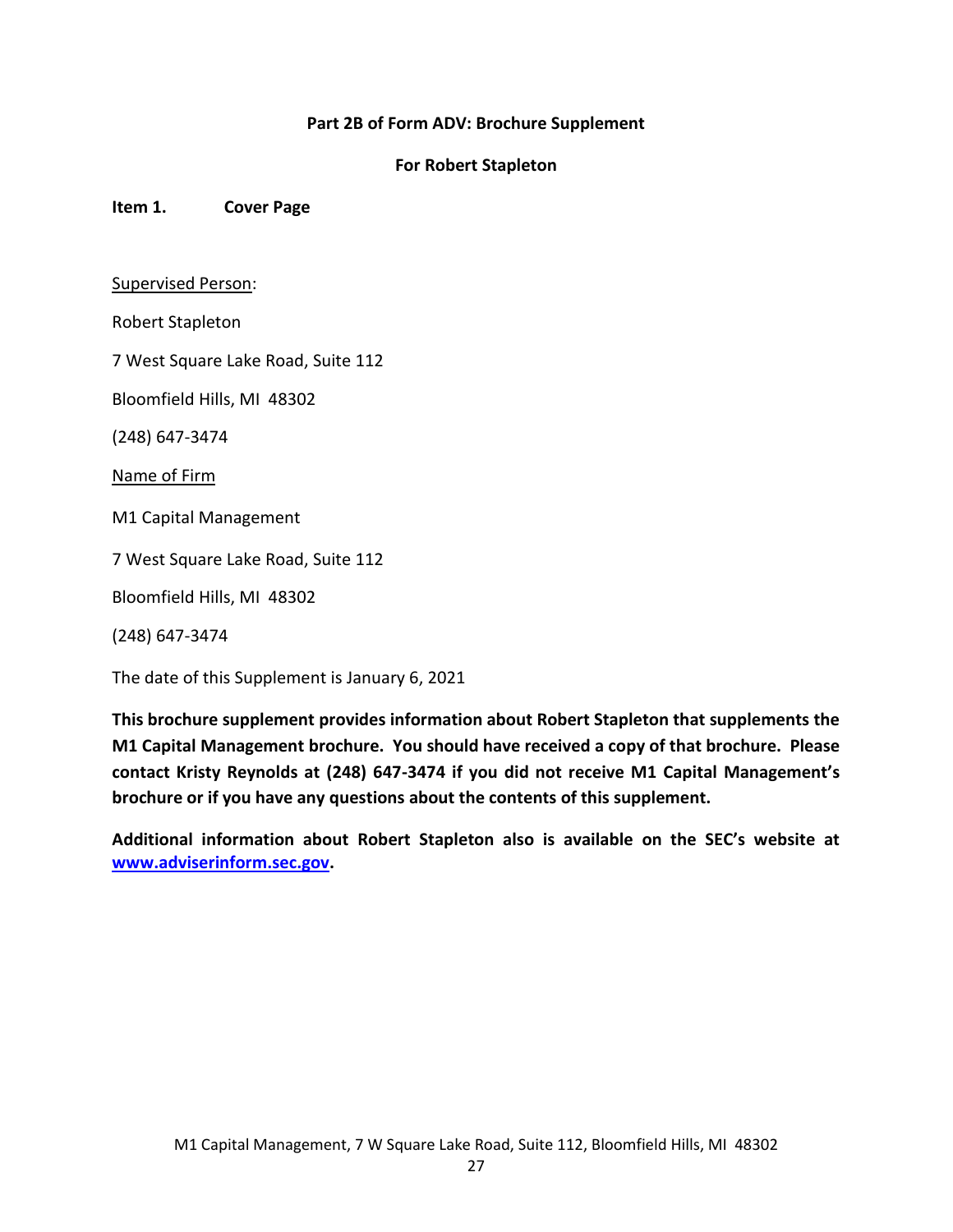| <b>Educational Background and Business Experience</b><br>Item 2. |  |                                        |
|------------------------------------------------------------------|--|----------------------------------------|
| Name:                                                            |  | <b>Robert Stapleton</b>                |
| Date of Birth:                                                   |  | October 22, 1954                       |
| <b>Formal Education</b>                                          |  |                                        |
| After High School:                                               |  | B.A. (1977) in Business from           |
|                                                                  |  | Michigan State University              |
| <b>Business Background</b>                                       |  |                                        |
| For the Preceding                                                |  |                                        |
| <b>Five Years:</b>                                               |  | <b>Investment Advisor</b>              |
|                                                                  |  | M1 Capital Management                  |
|                                                                  |  | Bloomfield Hills, Michigan             |
|                                                                  |  | January 2021 - present                 |
|                                                                  |  | <b>Managing Partner</b>                |
|                                                                  |  | M1 Capital Management                  |
|                                                                  |  | Bloomfield Hills, Michigan             |
|                                                                  |  | June 2011 - December 2020              |
|                                                                  |  | <b>Chief Executive Officer</b>         |
|                                                                  |  | thinkorswim Advisors, Inc.             |
|                                                                  |  | Bloomfield Hills, Michigan             |
|                                                                  |  | April 2002 - September 2011            |
|                                                                  |  | <b>Director</b>                        |
|                                                                  |  | Birmingham Bloomfield Bancshares, Inc. |
|                                                                  |  | Bank of Birmingham                     |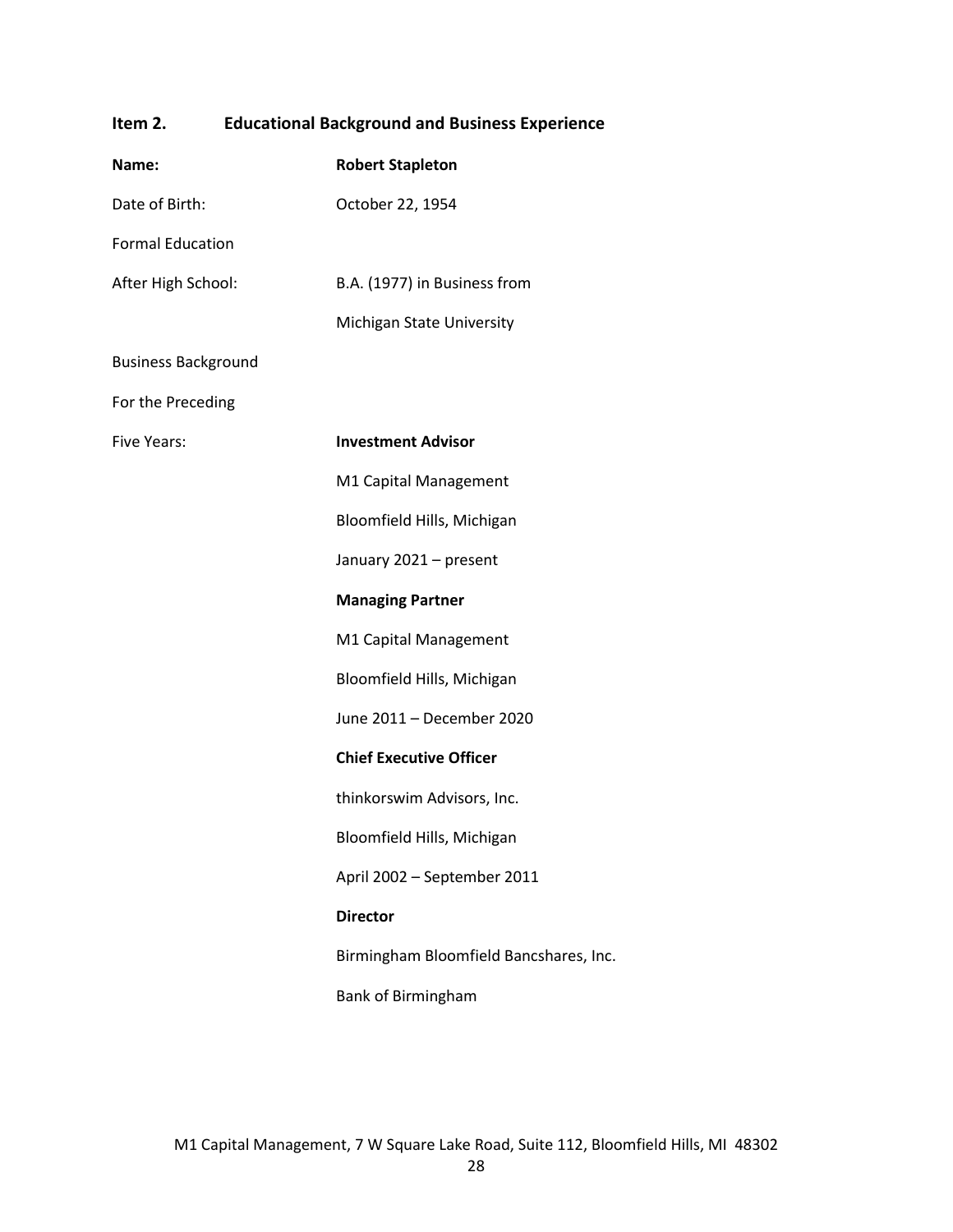33583 Woodward Ave

Birmingham, MI 48009

July 2006 – October 2007

#### **President and CIO**

Independence One Capital

Management Corp.

Farmington Hills, Michigan

January 1995 - March 2002

#### **Sr. Vice President and Bond Trader**

Independence One Capital

Management Corp and

Predecessor (Prima)

Farmington Hills, Michigan

September 1988 - December 1994

#### **Trading Manager**

Michigan National Bank

Farmington Hills, Michigan

March 1986 – September 1988

#### **Trader, First National Bank**

Chicago, Illinois

March 1985 - March 1986

#### **Trading Manager**

American National Bank

Chicago, Illinois

April 1982 - March 1985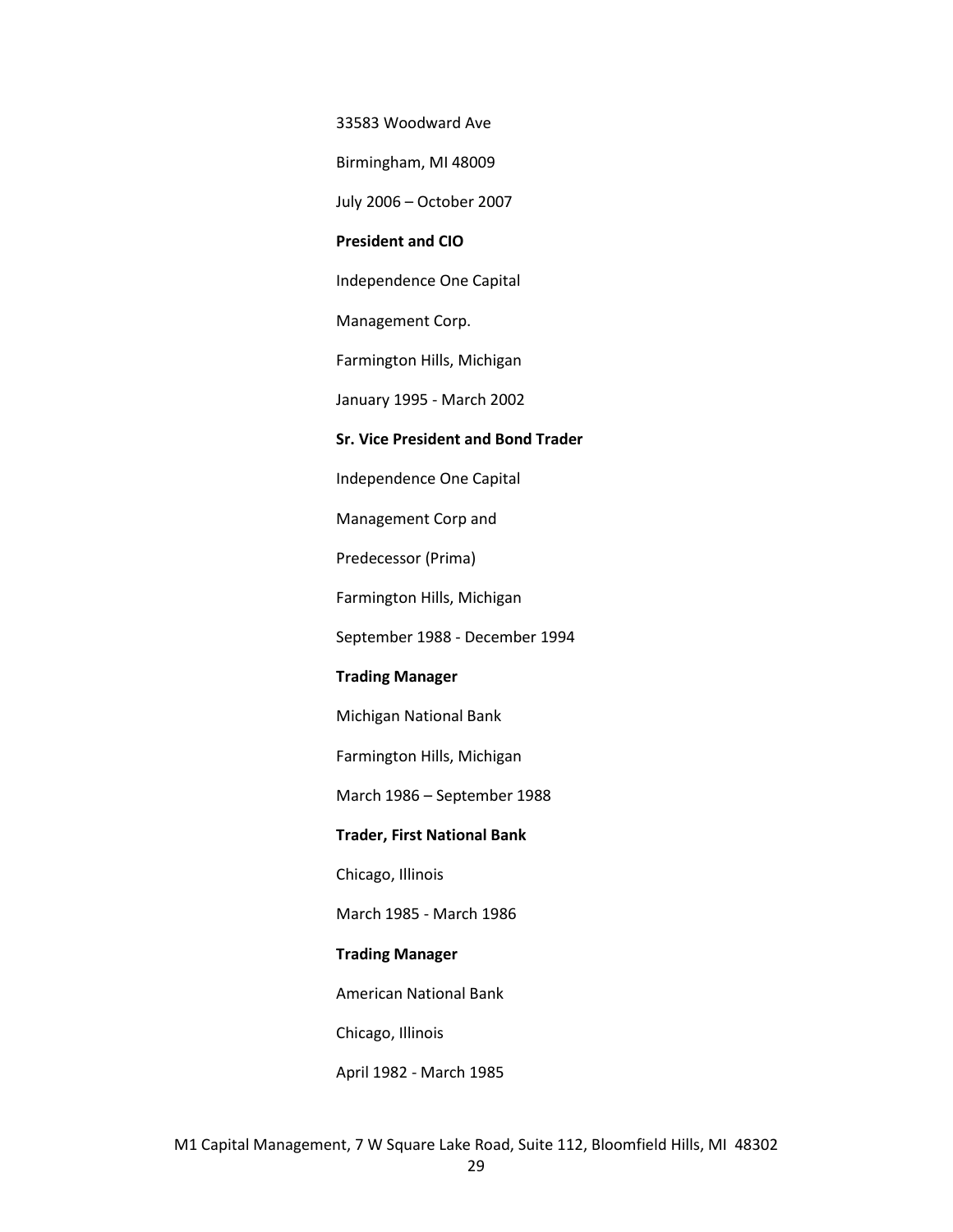### **Assistant Bank Examiner**

U.S. Treasury,

Comptroller of Currency

Chicago, Illinois

January 1978 - April 1982